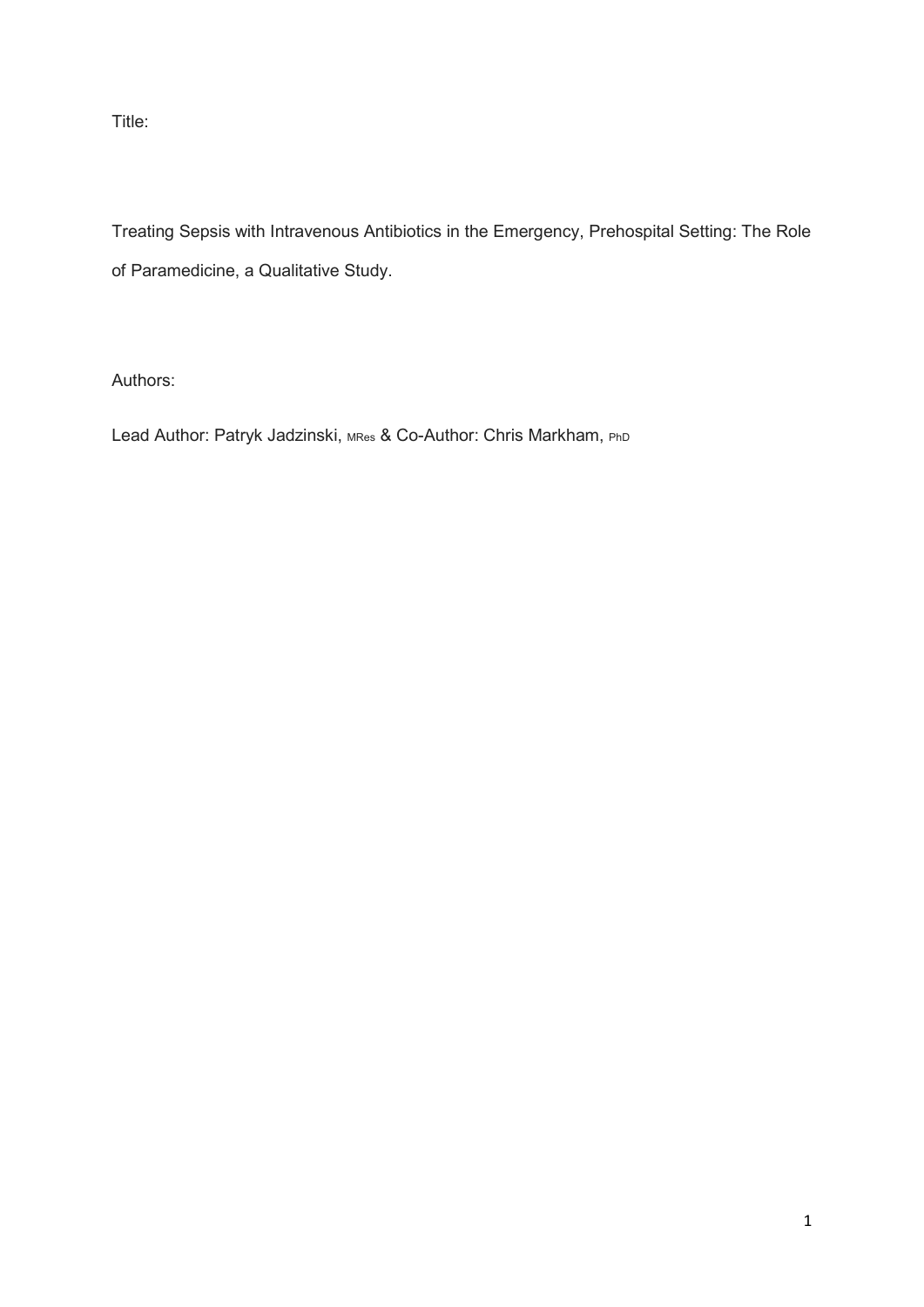## **Abstract:**

*Background:* The effectiveness of the use of intravenous (IV) antibiotics for treatment of sepsis in the United Kingdom, in the prehospital emergency care, is not fully understood. Equally, the views of the key clinical decision makers in ambulance services, associated with this type of treatment, have not been documented to this date.

# **Aims:**

To provide the contemporary, primary data on the views and opinions of Medical Directors from across the UK, on the use of IV antibiotics for treatment of sepsis in prehospital emergency care.

## **Methods:**

This study used a qualitative methodology, in order to develop new knowledge. Semi-structured telephone interviews were carried out, where participants were encouraged to share their personal and professional views on the use of the IV antibiotic intervention, to treat sepsis within the ambulance service. The interviews were recorded, transcribed and a thematic content analysis with the principles of grounded theory was carried out.

## **Findings:**

Analysis of the data, identified five themes related to the views of Medical Directors, on the use of IV antibiotics for sepsis in emergency, prehospital care. These themes were labelled: *Barriers and Enablers, Early Sepsis Recognition, Accurate and Consistent NEWS scoring, The Need for Primary Evidence and Standardisation of the Equipment and Protocols.* A range of opinions was identified, with the emphasis on rapid transfers and the need for further evidence.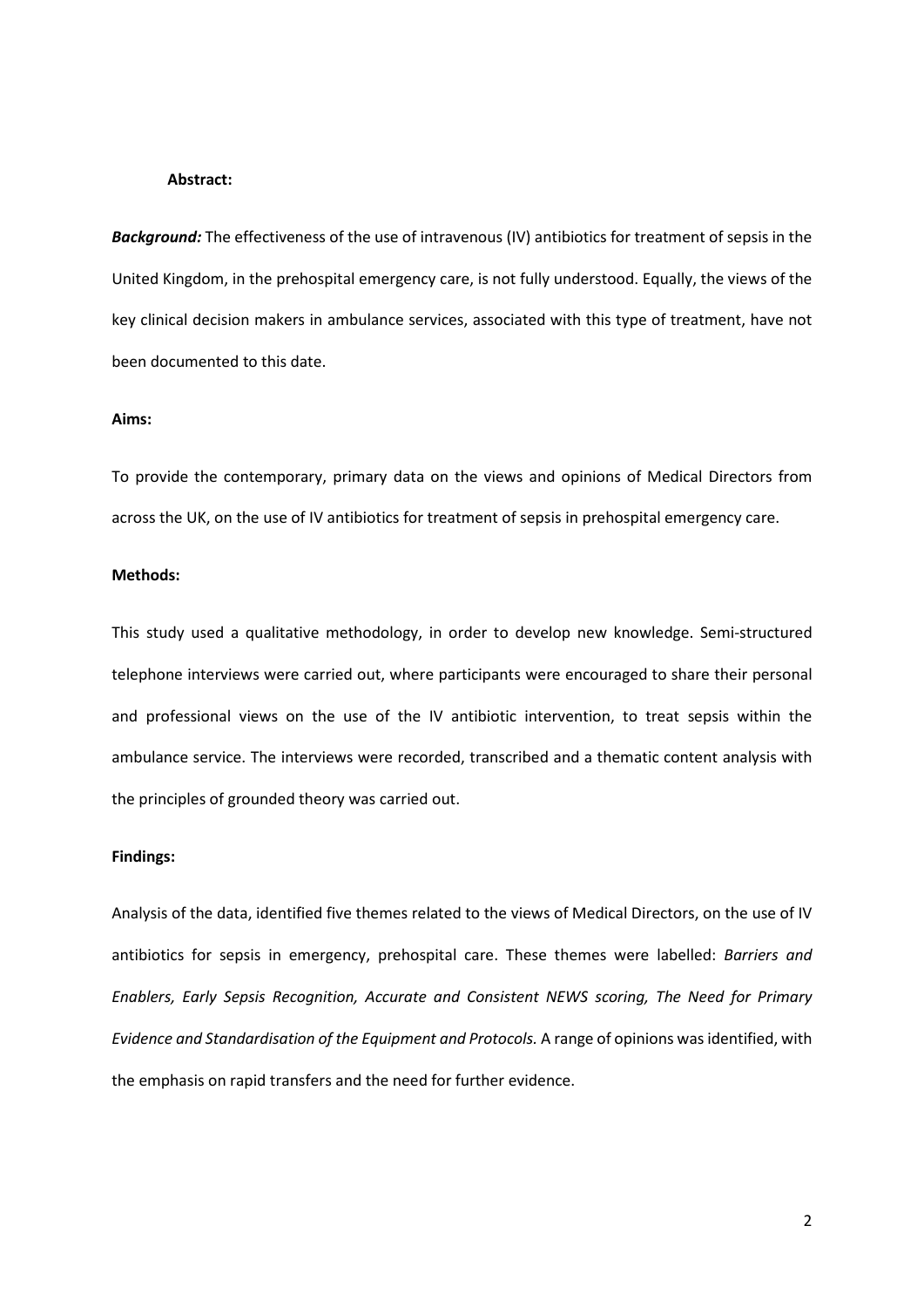## **Conclusion:**

There are encouraging results, indicating that there is a drive for early sepsis diagnosis and pre-alerting to the appropriate receiving unit. However, there are some potential barriers to standardising the approach, if it was proposed for paramedics to collect blood samples and administer IV antibiotics. Additionally, in the absence of UK data on the effectiveness of this treatment, many key decision makers are reluctant to consider this practice, as a standard approach. At the same time, there are some strong opinions about using the already available Benzylpenicillin, for the treatment of suspected sepsis.

## **Key Words**

Sepsis, Prehospital Antibiotics, Paramedic, Medical Directors, Ambulance

## **Key Points**

- The importance of systematic use of the National Early Warning Score by all healthcare professionals, when treating septic patients has been emphasised.
- This study has identified a number of barriers and enablers to the delivery of prehospital antibiotics, for treatment of sepsis in the UK ambulance service.
- Collecting blood samples by the ambulance service could be challenging, due to a varying range of equipment being used by different microbiology departments.
- Limited access to patient care records by the ambulance crews, could risk inappropriate antibiotics being administered.
- Currently there is limited understanding of the efficacy of the UK emergency, prehospital administration of antibiotics in sepsis.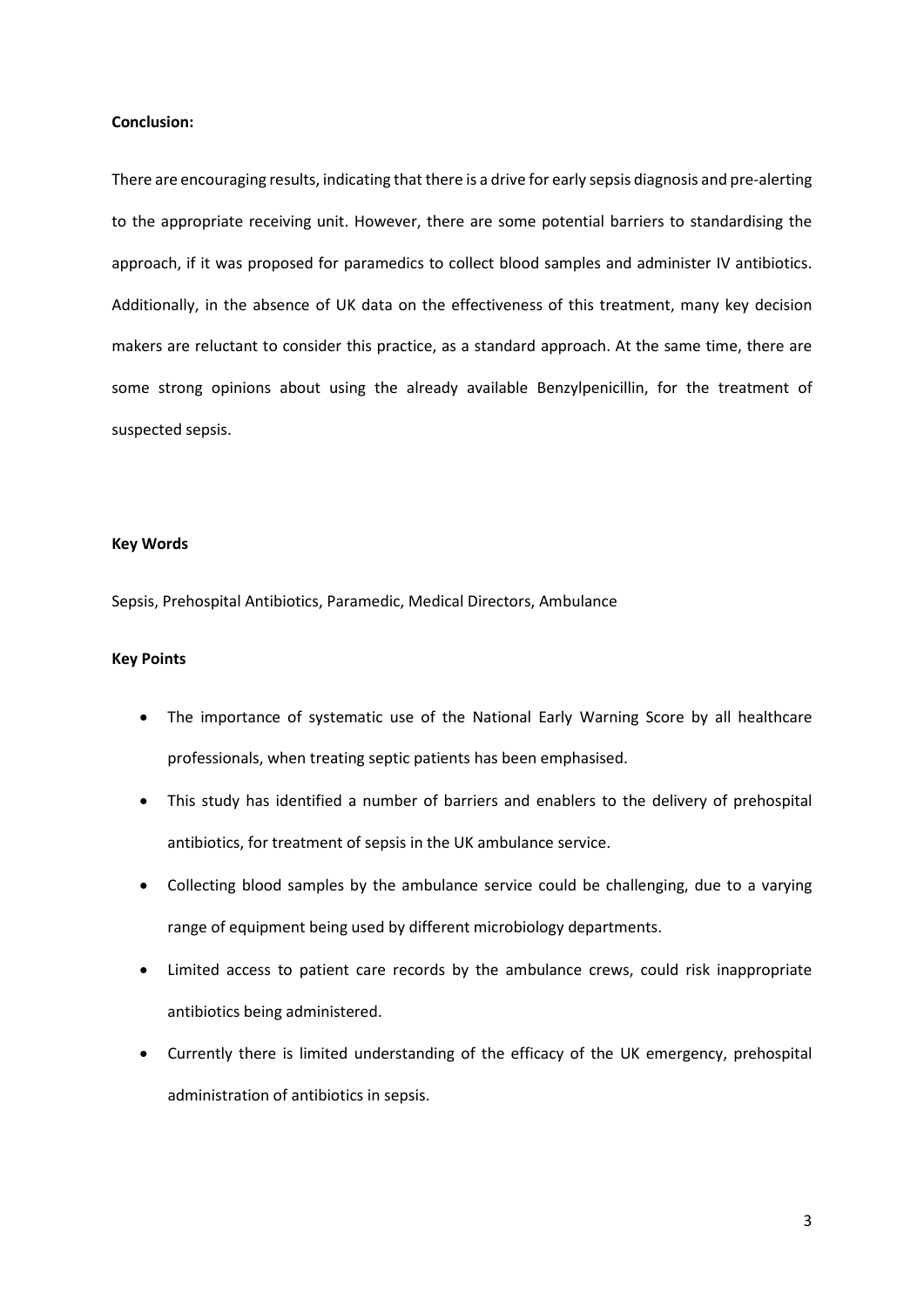#### **Introduction:**

Sepsis is a critical complication of an infection, which if left untreated, can lead to death. In an advanced stage, as a result of the organism's response to an infection, it damages tissues and organs in the body. In further stages, sepsis can lead to septic shock, subsequently, deteriorating into a multiple organ failure (The UK Sepsis Trust 2016), (Qureshi and Rajah 2008). In the UK, sepsis has a mortality rate 40%, contributing to an annual mortality of 44 000 individuals. This figure represents more deaths than patients with bowel, prostate and breast cancer combined (The UK Sepsis Trust, 2016). This percentage has been shown to be halved, if the appropriate care bundle, referred to as "Sepsis Six", is delivered within one hour of recognising severe sepsis (Steinmo et al. 2016).

The National Institute for Health and Care Excellence (NICE), confirms that broad spectrum antibiotics should be administered within one hour of identifying that the patient meets the high risk criteria (NICE 2016, 1.6.1). It is further suggested by Chamberlain (2009), that pre-hospital delivery of antibiotics results in shortened Intensive Care Unit stay and also decreased mortality rates. Further to this, Daniels, Nutbeam & Keep (2015) argue that in the areas where the ambulance conveyance time exceeds one hour, it is logical that recognising and treating sepsis, in the prehospital setting, will save more lives than simply alerting the hospital and undertaking a time critical transfer. Kumar et al. (2006) highlights the impact of the delay in antibiotic administration and report that in the advanced stages of sepsis, each hour of delay in antimicrobial administration can be associated with an average increase in mortality of 7.6%. Paramedics are often the first to recognise and intervene with sepsis in the community (Sepsis Trust UK & College of Paramedics 2014), yet currently, there islimited evidence base and prehospital treatment available for the UK population being treated by paramedics.

However, Pike et al. (2015) carried out a study, involving paramedics collecting blood cultures, recognising sepsis in two specific patient groups and administrating IV antibiotics in the prehospital setting. Their work evidenced that paramedics could successfully diagnose and treat sepsis. Indeed,

4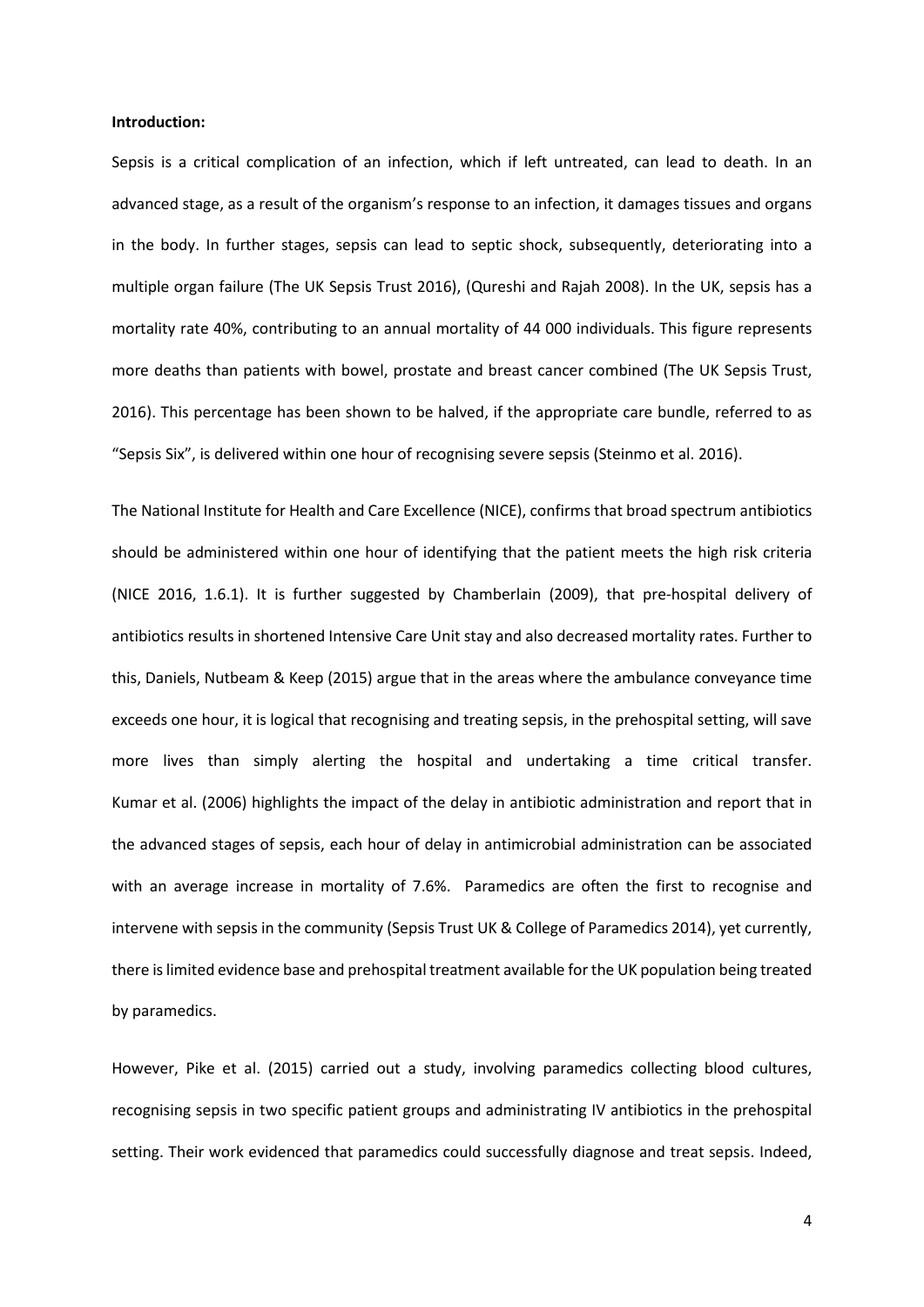93% of cases were confirmed by in-hospital medical consultants, concluding that paramedics were capable of delivering the required care to sepsis patients in a timely manner. This is arguably, the most promising study, because it provides evidence that paramedics are capable to be further involved in prehospital treatment of sepsis.

Indeed, a comprehensive literature review, suggests that there are no UK studies that investigate either the effectiveness of IV antibiotics in the treatment of prehospital sepsis, or publications related to the policy of the ambulance services, associated with this form of sepsis treatment. The search terms and databases chosen are illustrated in appendix A. It could be speculated, whether these paramedics would be in a position to reduce the number of deaths, by treating sepsis earlier.

## **Aim and objectives:**

The aim of this study was to illuminate the views of Medical Directors, representing UK, National Health Service (NHS) Ambulance Services, associated with the use of intravenous antibiotics, in order to treat prehospital sepsis. This aim was achieved by conducting semi-structured interviews, which then were transcribed and thematically analysed, in order to produce the themes that arise from the data collected.

#### **Methods:**

## *Design*

The study is designed according to the principles of Glaser and Strauss (1967) Grounded Theory. Qualitative research focuses on the beliefs, experiences and interpretations of participants, which was a crucial design element in this study's aim, to reveal the perceptions of participants themselves. It does this, by encouraging participants to use the richness of their own words, to explore and describe their experiences in relation to the research question. This approach involves a cyclical process of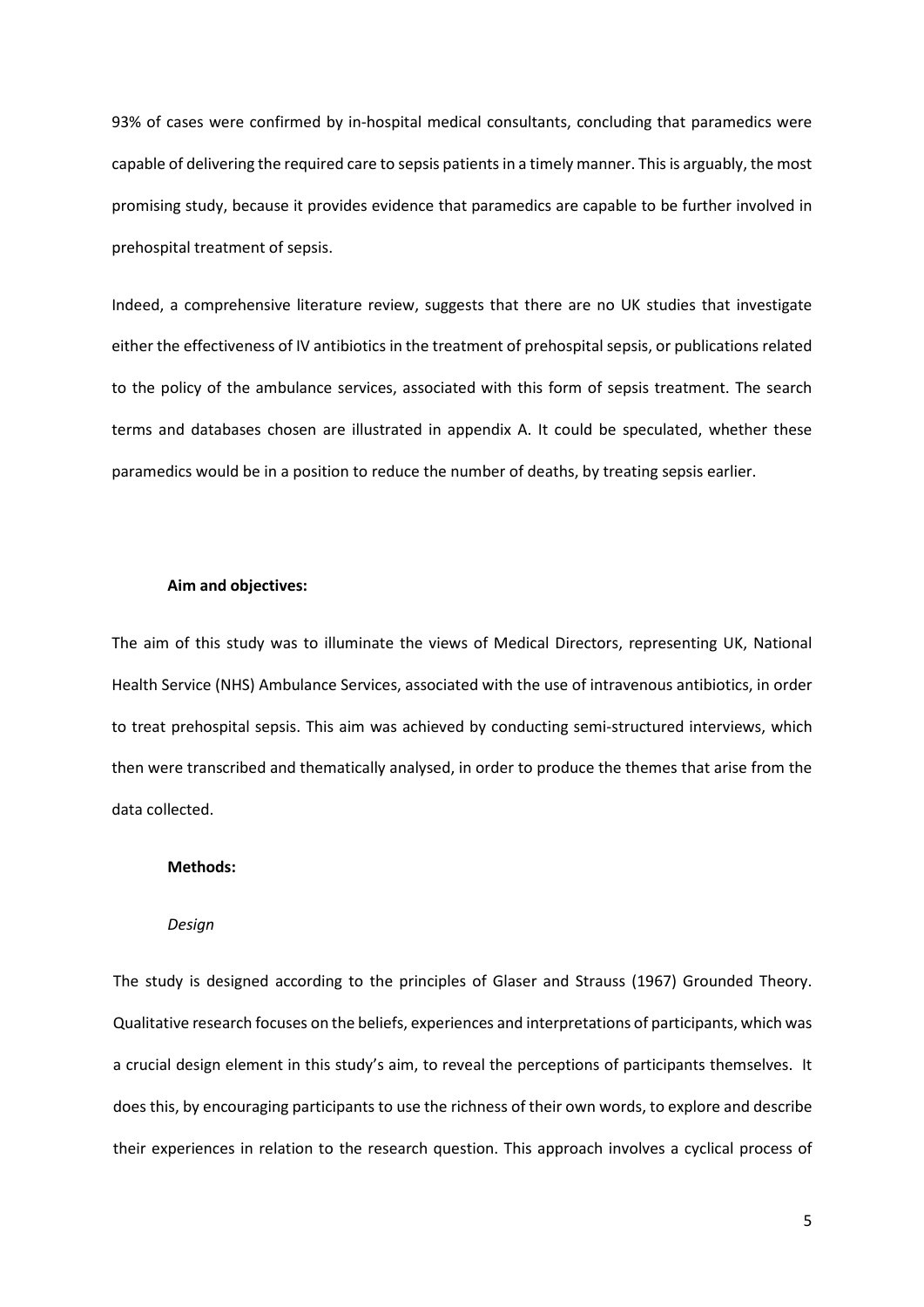collecting data, analysis, developing a coding scheme, followed by further analysis and investigating the emerging theory, until a point of saturation is reached, where no new constructs are emerging (Green and Thorogood 2018). An interpretivist framework, also known as the constructivist perspective was followed, where the researcher believes that there is no singular, objective reality and every individual perceives the world, or in this case an intervention, based on their personal experiences (Bergin 2018, p. 18). This approach is most suited for the nature of this study, where the researchers aim to illuminate personal views and beliefs of the participants.

Semi-structured telephone interviews were completed, in order to collect the data. Semi-structured interviews feature a list of questions to be covered, but allow the facilitator to explore the topics in greater depth (Bergin 2018, p. 132). The qualitative design of the study was deemed most appropriate, in order to provide a meaningful and rich description of the views of the ambulance service Medical Directors, in relation to the use of prehospital, intravenous antibiotics, in order to treat prehospital sepsis.

#### *Ethical Approval*

This study has received a favourable opinion from the University of Portsmouth Science Ethics Committee, ref: SFEC 2018-055.

#### *Sample*

A purposive sampling strategy was used, which is recognised as a non-probability sampling method, where participants are selected by the judgement of the researcher (Dudovskiy 2018). This method was used, as the researcher was interested in the views of experts, and lead decision makers for the organisation. The inclusion criteria were purposely narrow, as because of their position, the participants targeted, were the only appropriate representatives of the organisations, who were able to provide answers to the questions asked.

6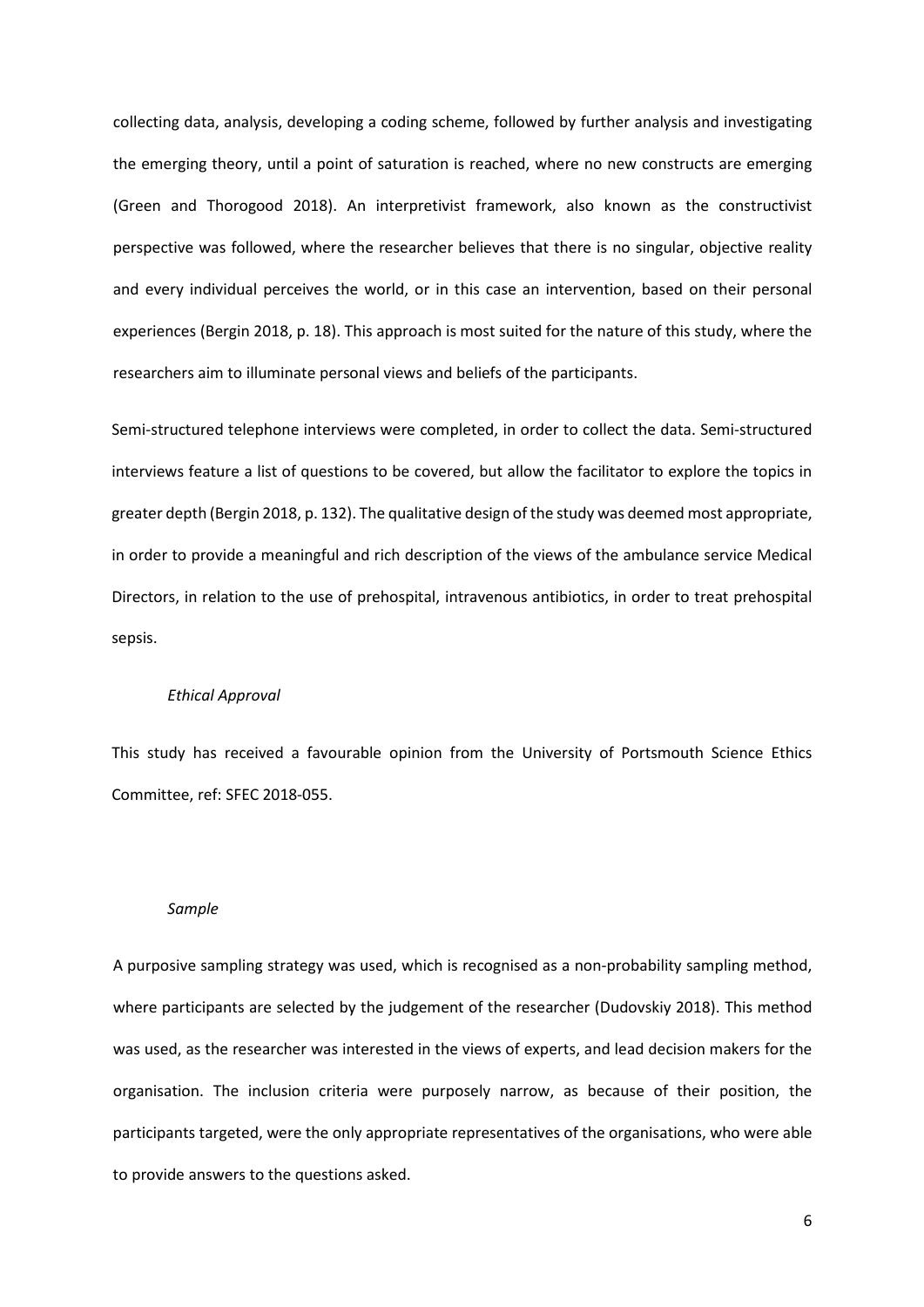#### *Recruitment*

Medical Directors from all 14 United Kingdom NHS ambulance services were approached to participate in the study. Following informed consent, telephone interviews were scheduled.

## *Setting*

All interviews were completed over the telephone, at a time and venue suitable for participants, usually their workplace. These arrangements were accommodated, so the participants could choose the most appropriate time and place to take the call, and where they could feel free to express their opinion in strict confidentiality.

#### *Positionality*

Positionality is a concern in qualitative research, in relation to methods of collecting data. Davies (2018) questions how does the position of a researcher, influence the way they interpret and interrogate the findings. The CI, disclosed their role as a paramedic and lecturer to the participants and although is involved in current practices in Paramedicine, a conscious effort was made, to bracket any pre-conceptions related to the research question that the CI may have had. Data was collected and analysed through the process of reflexivity, where as described by Mills et al. (2010), the researcher continuously critically reflects on their own biases and assumptions throughout the research process and how these influence on the overall study.

# *Data collection*

All telephone interviews were completed by the same researcher. Each interview started with a reminder of the confidentiality, purpose of the study and the maximum duration of the interview. Prior to the commencement of the interview, all participants had an opportunity to ask any questions. Equally, at the end of the interview, they were given the same opportunity again. A topic guide was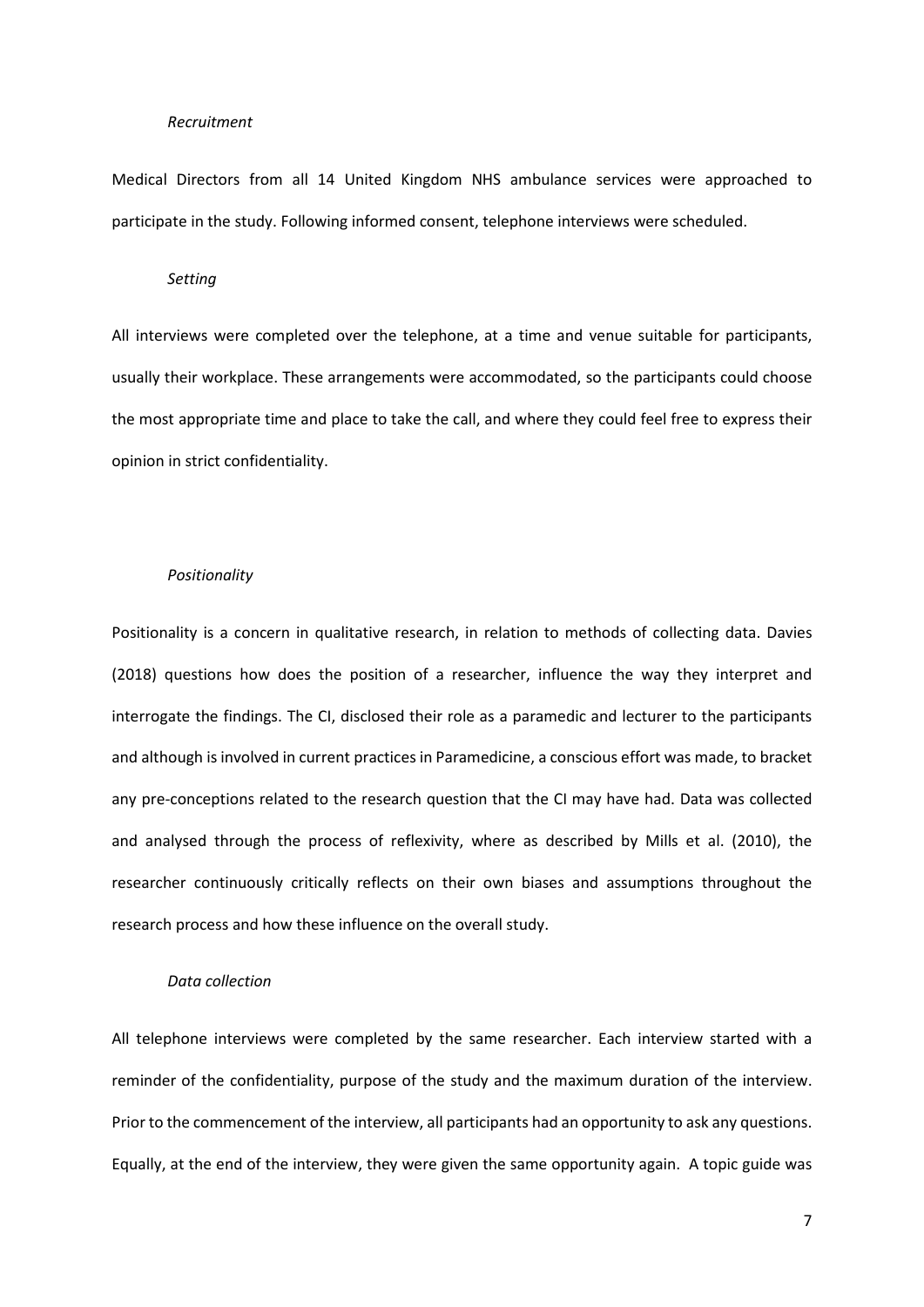used to replicate the same experience for all participants and for fairness and consistency of data collection. No participants indicated that they had not understood any of the questions and there was no necessity to clarify anything before, or after the set of questions was delivered. All participants had been given the time required to exhaust their answers, and were prompted at the end of each question with the statements: "Is there anything else you would like to add" and "Are you happy to move on to the next question?".

#### *Data recording and handling*

All interviews were recorded, using the University of Portsmouth CISCO telephone network. The audio files were downloaded in a Wave Audio Form (WAV) immediately after each interview and stored on a password protected Google Drive, managed by the University of Portsmouth. Audio recordings of each interview were transcribed by an independent transcription service, using a smart verbatim style and subsequently prepared for coding.

#### *Data analysis*

The transcribed interviews were subjected to a process of thematic analysis with the use of the principles of Glaser and Strauss (1967) Grounded Theory. These approaches are recognised for answering questions from particular groups of respondents and they aim to reduce the complexity of participants' accounts, by searching for patterns in the data. The process involved the steps of immersion in the data, identification of patterns, coding the data and organising them and then reporting on the findings with the use of direct quotations (Green and Thorogood 2018, p.258).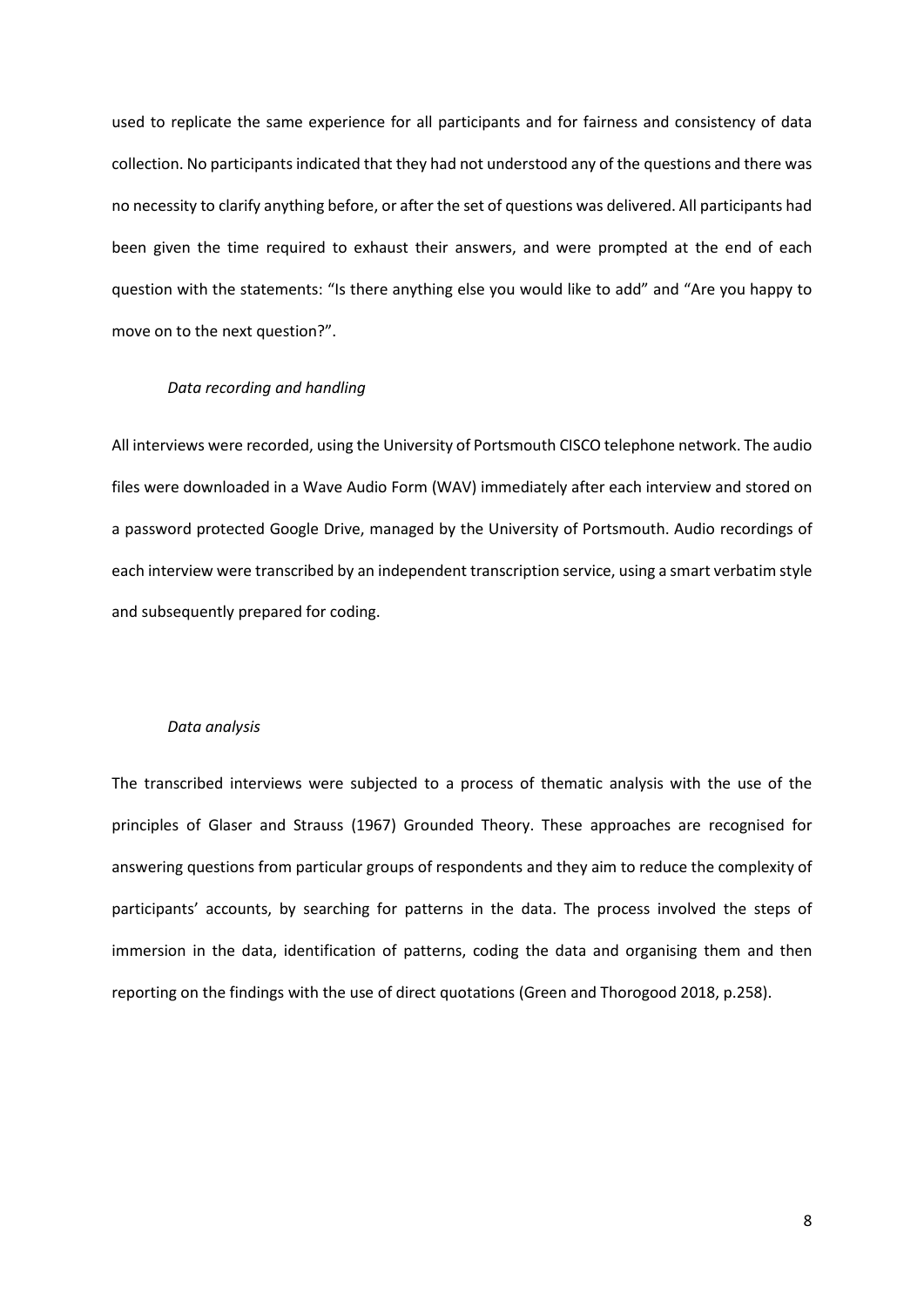#### **Results:**

Five telephone interviews were conducted and no participant withdrew their consent or any data disclosed in the interview. Each interviewee was assigned a numerical figure, in order to refer to them in this manner for data analysis purposes and manuscript writing.

#### *Codes*

The analysis produced 24 meaningful units in the data. These units were given five distinct codes. Coding is a process of applying descriptive labels to qualitative dataset, in order to illuminate key themes within that dataset. This process helps the researcher to elicit the raw data from the textual or visual evidence collected. Appendix B illustrates the codes developed in this study and the dispersion of codes across the participants. One negative case has been identified during the analysis. A negative case is characterised by respondents' experiences or viewpoints differing from the main body of evidence and often, it is believed that these cases strengthen the theory (University of Toronto Scarborough 2018). The negative case identified a positive belief in contrast to the majority of negative examples for the given code. Appendix C, illustrates this code. In the case of the code "Standardisation of the Equipment and Protocols", there were numerous responses regarding the need for one drug to be agreed, being a potential barrier. However, the following response highlighted that there could be a positive solution, with the already existing pharmaceutical intervention, presently available to all paramedics in the UK:

> "The paramedics already have access to Benzylpenicillin, purely for meningitis. We took microbiological advice, regarding the management of septic patients, and whether we wanted to introduce a wider spectrum of antibiotics. The conclusion was that we're probably better off sticking with one, because various different units, have various different ideas on what the first line empirical antibiotic would be, and Benzylpenicillin is as good as any other."

> > (Participant 4)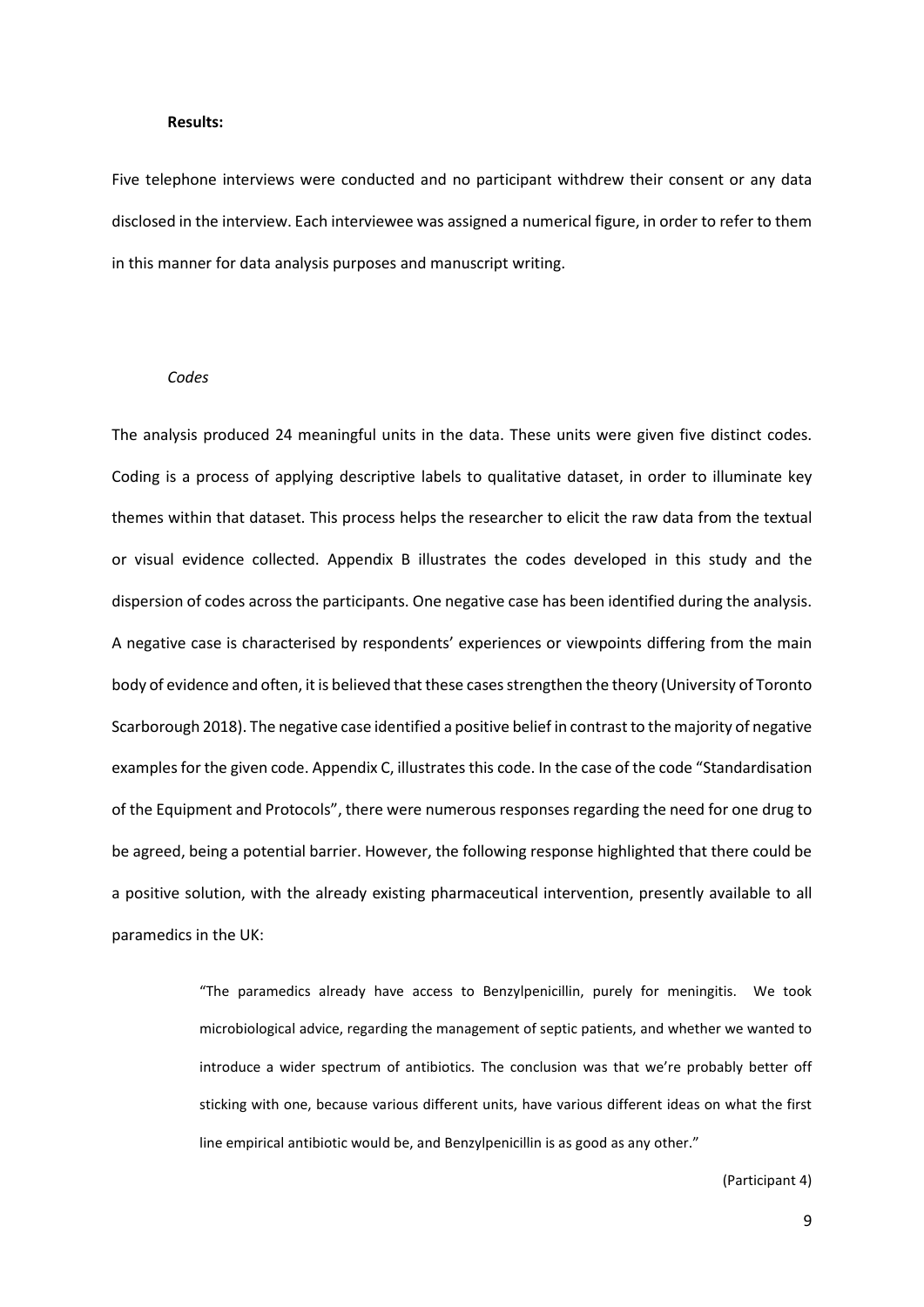#### *Themes*

The five codes have been converted into the following themes: *Barriers and Enablers*; *Early Sepsis Recognition*; *Accurate and Consistent NEWS Scoring*; *The Need for Primary Evidence*; *Standardisation of the Equipment and Protocols*. These themes and their corresponding codes, are illustrated in table 1.

## *Description of the themes*

#### *Summary*

Each of the themes represents the opinions, of the Medical Directors interviewed. A number of differences, depending on their respective speciality of medicine, were reported. On one end of the spectrum, there were concerns about a potential of an unnecessary use of IV antibiotics, without the ability to test blood cultures in the ambulance service. Whereas, the analysis also identified that with the presence of influential evidence for the efficacy of the intervention and more specifically where long transfer distances may be necessary, this option of treatment could be explored in more depth. Five dominating nodes have been developed and are illustrated and analysed below, with direct quotes from the data. A visual representation of the themes and codes developed, is illustrated by figure 1, in a form of a mind map.

Figure 1. Emerging themes and codes following data analysis.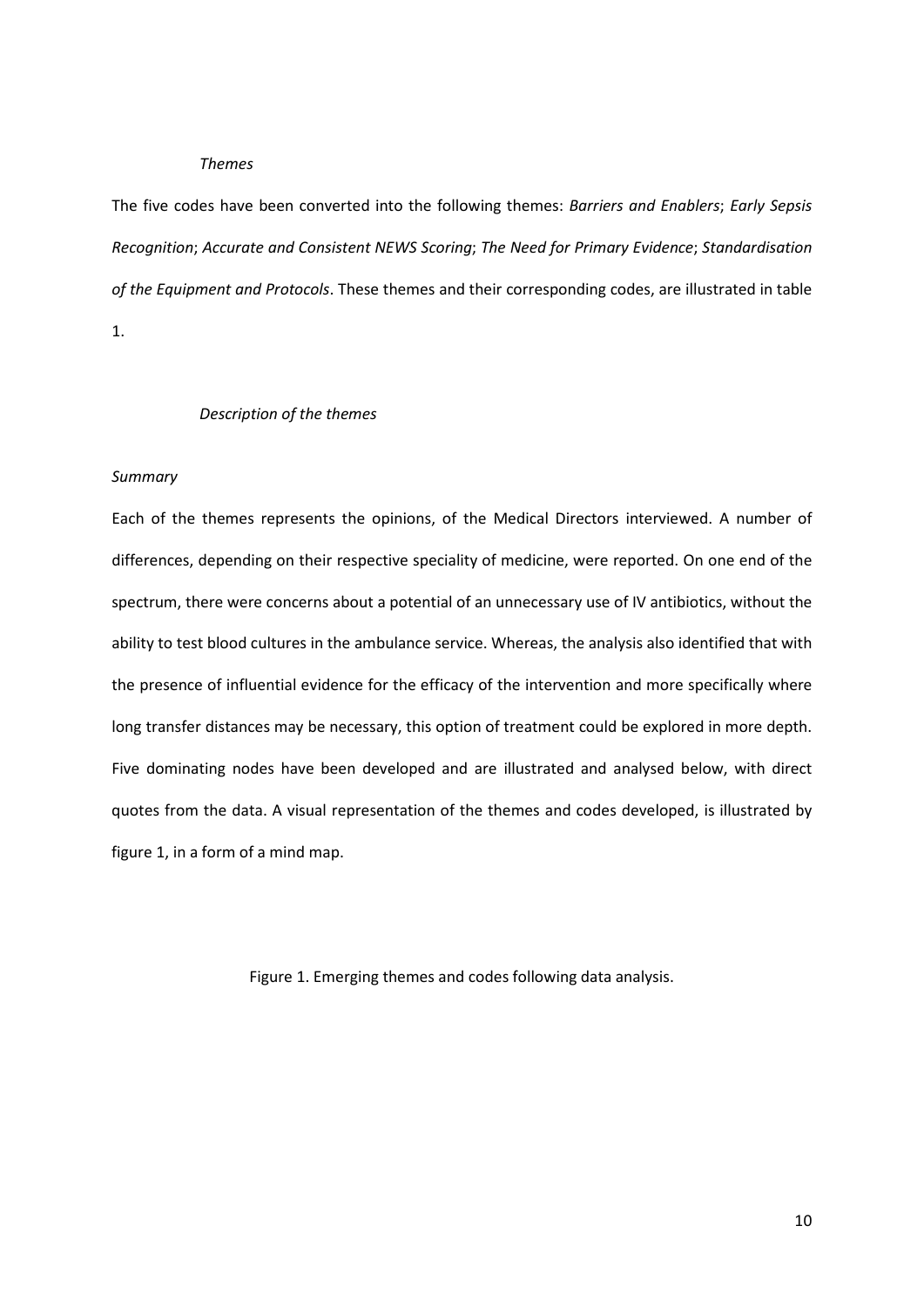Emerging themes and codes following data analysis



**Table 1. Themes and supporting codes, generated during the analysis**

| <b>Theme</b>                                             | <b>Supporting codes</b>                                                                                                                                          |
|----------------------------------------------------------|------------------------------------------------------------------------------------------------------------------------------------------------------------------|
| <b>Barriers and Enablers</b>                             | Blood cultures, Commencement of an<br>inappropriate treatment, Developing a PGD and<br>training, Short distances between patients and<br>hospitals, Misdiagnosis |
| <b>Early Sepsis Recognition</b>                          | Importance of early recognition, Reservations<br>about the current ability to recognise sepsis<br>promptly                                                       |
| <b>Accurate and Consistent NEWS Scoring</b>              | GP through to hospital admission continuation,<br>Excessive reassessment at different levels,<br>Better use of NEWS/NEWS2 tool                                   |
| The Need for Primary Evidence                            | Clinician's understanding of what they are<br>doing, Collecting prehospital data, Unproven,<br>Research needed                                                   |
| Standardisation of the Equipment and<br><b>Protocols</b> | Variety of equipment, Finding a drug that is<br>available to all, Agreeing on the same drug,<br>Need for national guidance, Strategic approach                   |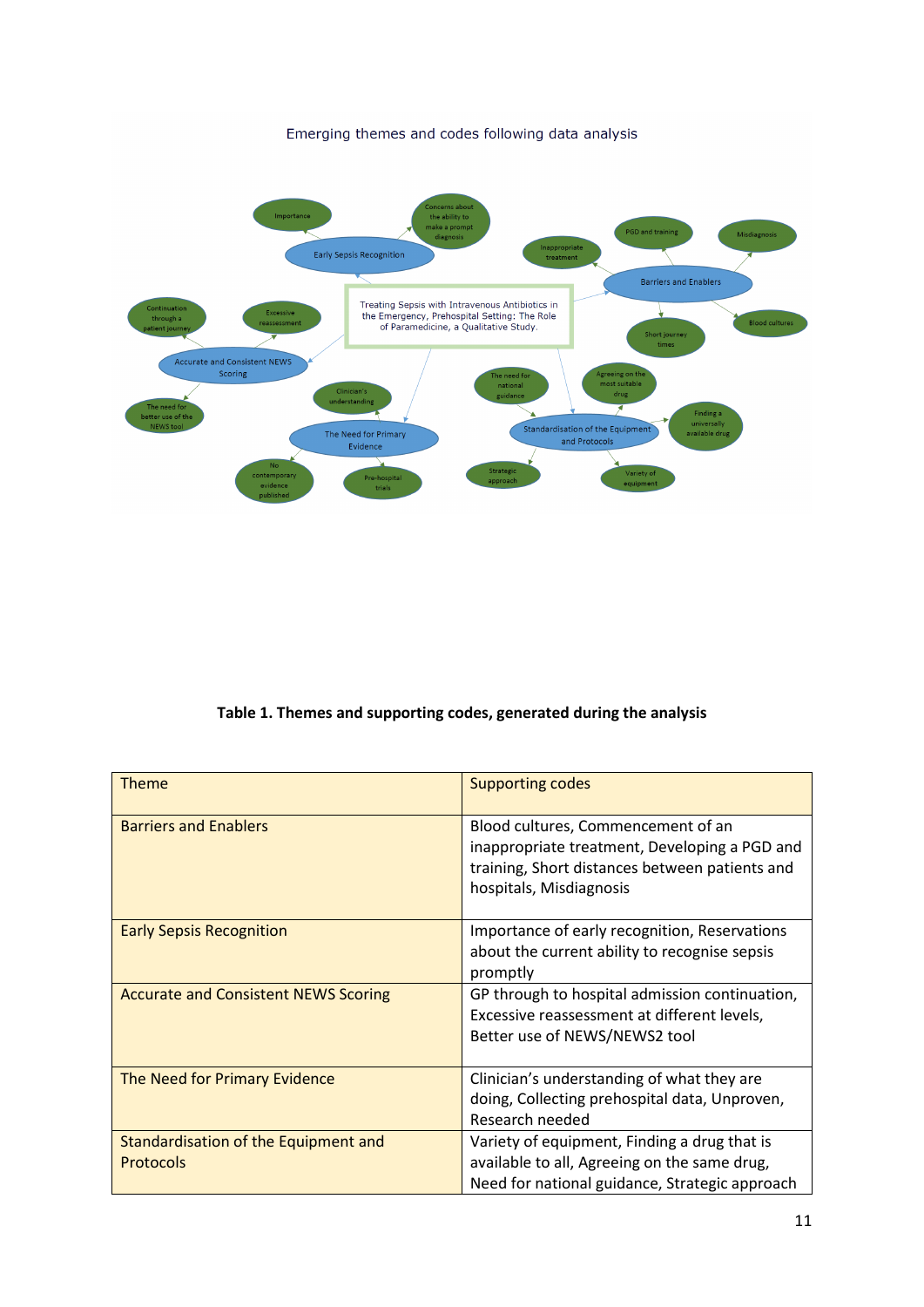# *Barriers and Enablers*

This theme reflects participants' concerns and potential enablers, associated with the IV antibiotic therapy being available to prehospital, emergency clinicians for the treatment of sepsis. Numerous participants suggested, that in order to consider such an intervention being available, they would be reassured to have microbial results available, prior to commencing the treatment, in order to identify the specific pathogen causing sepsis:

> "I think where ambulance services have got short running times to hospital, then there is an advantage in being able to do blood cultures prior to giving antibiotics. I think the likelihood of getting really solid blood cultures in pre-hospital care, is not great. I think it's a lot easier to do in a hospital environment."

#### (Participant 3)

A group of participants were concerned about not tailoring the treatment and commencing the inappropriate drug regime, without access to the medical records, which are easily available in the emergency department to all physicians. Additionally, there were concerns about identifying a drug that will be effective and easy to constitute and administer, for the nature of prehospital settings:

> "When I'm sitting in the emergency department, I have an integrated prescribing care record. So, as the patient comes in, I know all the drugs the GP gives them, I know all the drugs they've been given in the nursing home recently, and their last dose of everything. I know all their allergies. I also know their risks, much more comprehensively than the history, for many of my patients. Now, we can't give the paramedics Gentamicin, because they don't know the renal function of these patients, et cetera, they can't load it. So, we've got to give them something very basic, that they can load up really quickly and it's got to cover gram -ve sepsis. So, it's got to cover the things that slip through the net for us. So, how are we going to decide what the right antibiotic is? And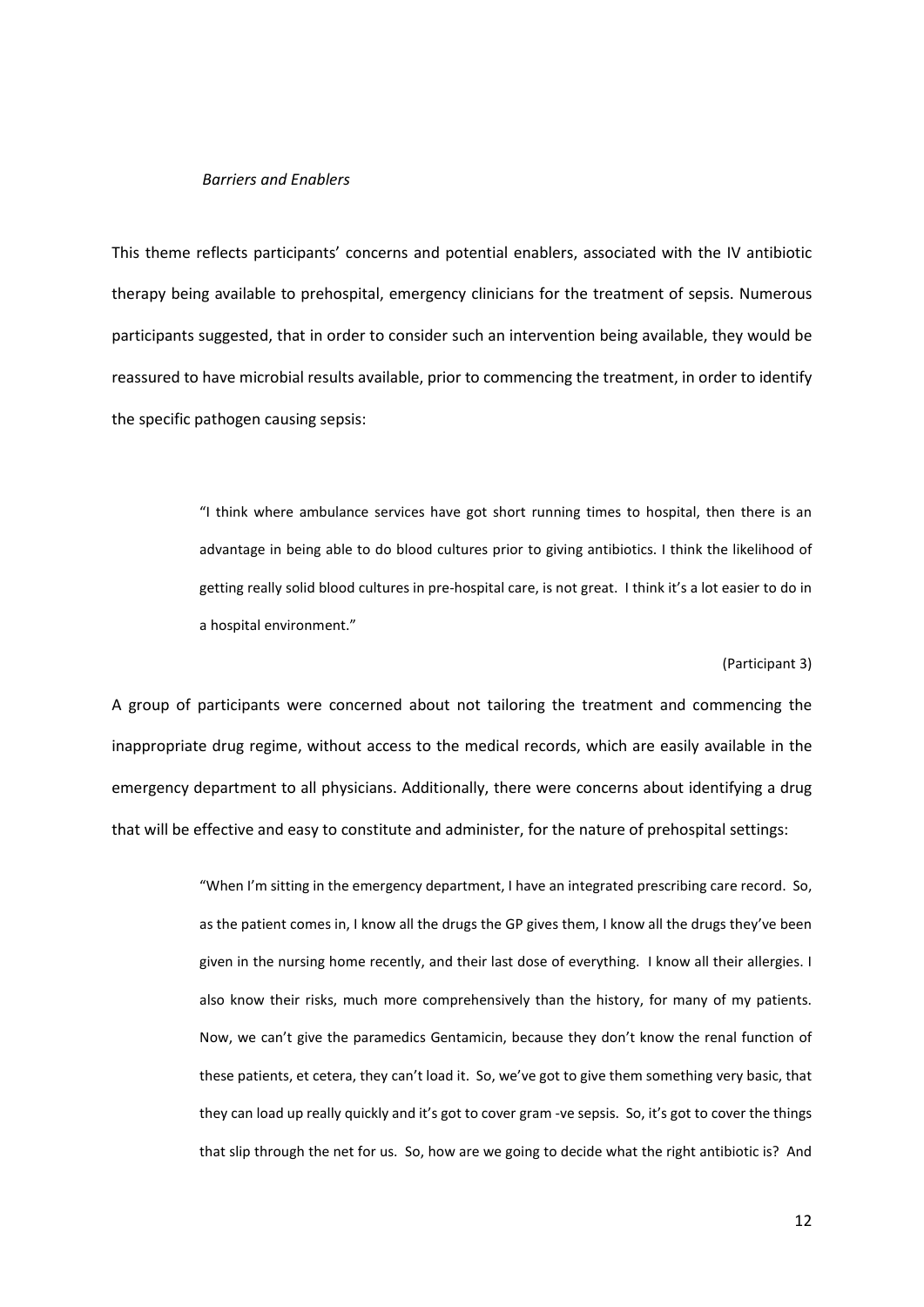the only way I can see that being done, and the way it's done in other ambulance services, is either give something specific for the obvious, or something very, very broad spectrum for the possible." (Participant 2)

A further barrier has been identified, in order to support the above concerns and the question of a possible misdiagnosis of sepsis and its consequent treatment with IV antibiotics was raised:

> "Again you've got to make sure we're clear on what we're treating. I went out with a crew recently, and we had a patient who was dehydrated, hypotensive, tachycardic, who also had a fever. He wasn't septic, he was able to walk around, and mobilise without any difficulty at all, and didn't really fit the full criteria for sepsis, but, if you just looked at NEWS scoring, and the fact that he had a fever, it would suggest that he did, in fact, have sepsis."

> > (Participant 1)

On the other hand, the majority of participants interviewed, at the same time, recognise the need of early IV antibiotics in sepsis. Some acknowledged that where there are significant transfer delays or where further testing would be available, prehospital sepsis care could be advanced, particularly with the use of advanced paramedics. One participant, felt strongly about this intervention to be delivered in a prehospital arena:

> (..) You've got to start antimicrobial therapy as quickly as possible in sepsis, to try and stop it becoming fulminant, so as early as possible intervention, is vital. So, the first dose of antibiotics, should be given in the pre-hospital environment."

> > (Participant 4)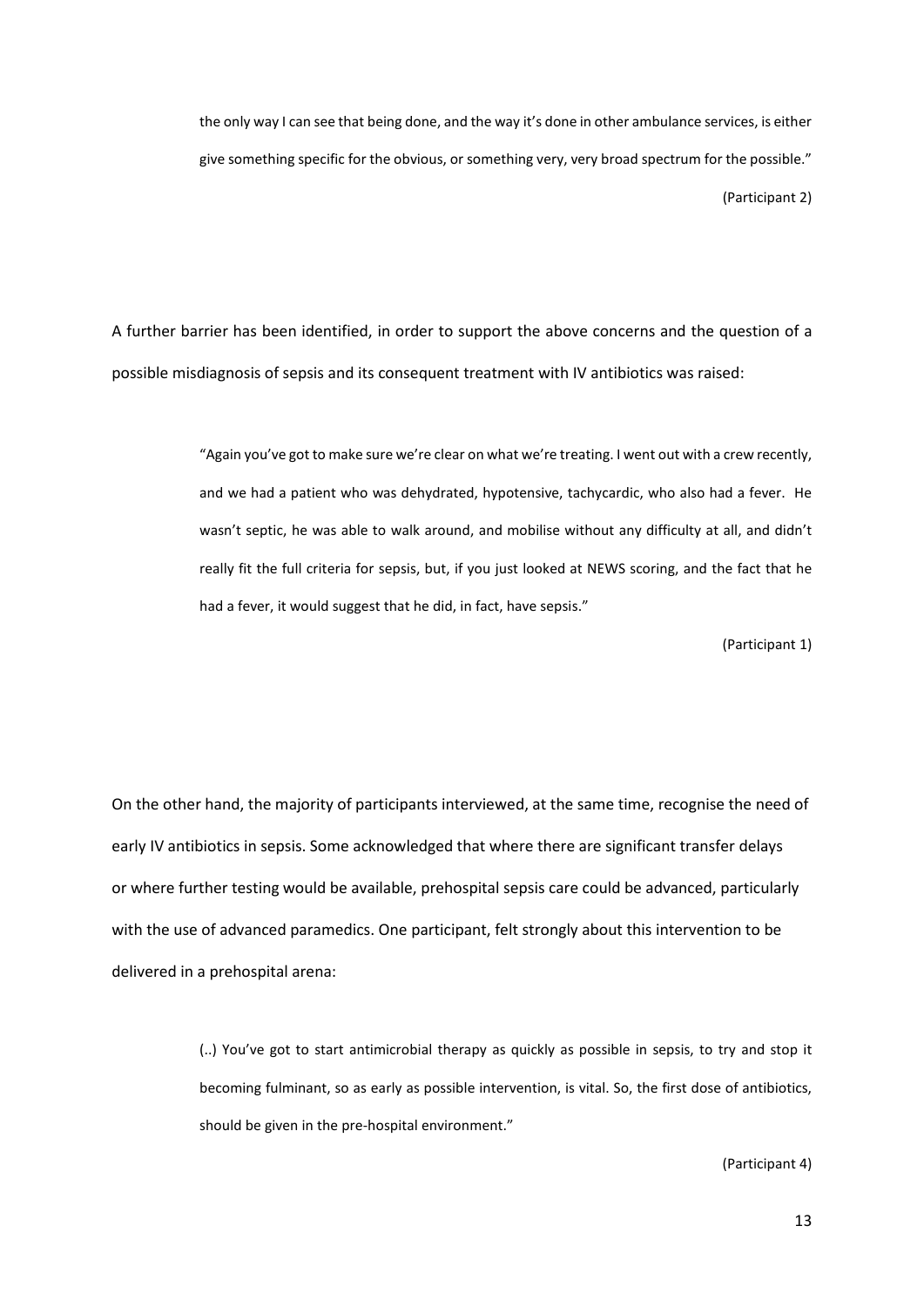(…) If the delay was hours, so either we've spent too long trying to get to the patient, because of geography or other reasons, or we've spent too long transferring the patient, because of geography or other reasons, working out a method with the system to give antibiotics earlier to the appropriate patient, is entirely appropriate.

#### (Participant 2)

"I think the opportunities in the future, that I would like to see, would be access to near patient testing, including lactate assay, which would clearly strengthen the recognition of the sepsis six, accepting that two of them historically have only been able to be established once the patient has arrived in hospital, with access to blood work.

(…) Some of the enablers around that, would be access, perhaps for our specialist paramedics or advanced paramedics, who are now increasingly based and providing support to clinical teams of ambulance clinicians."

(Participant 5)

#### *Early Sepsis Recognition*

This theme is related to the emphasis put by the participants, on the early recognition of sepsis, using sepsis recognition tools and utilising pre-alerts to aid the hospitals in their preparations before the patient reached the emergency department and it has been noted by many, that it is important not to cause any additional on-scene delays, once sepsis is suspected:

> "We already have a set of pre-agreed criteria for pre-alerting all emergency departments, to the impending arrival of a patient, with a presumed diagnosis of sepsis. We recognise that actually it's important that patients aren't delayed at scene, waiting for an advanced paramedic, particularly if that care can be escalated and delivered on arrival in hospital."

> > (Participant 5)

14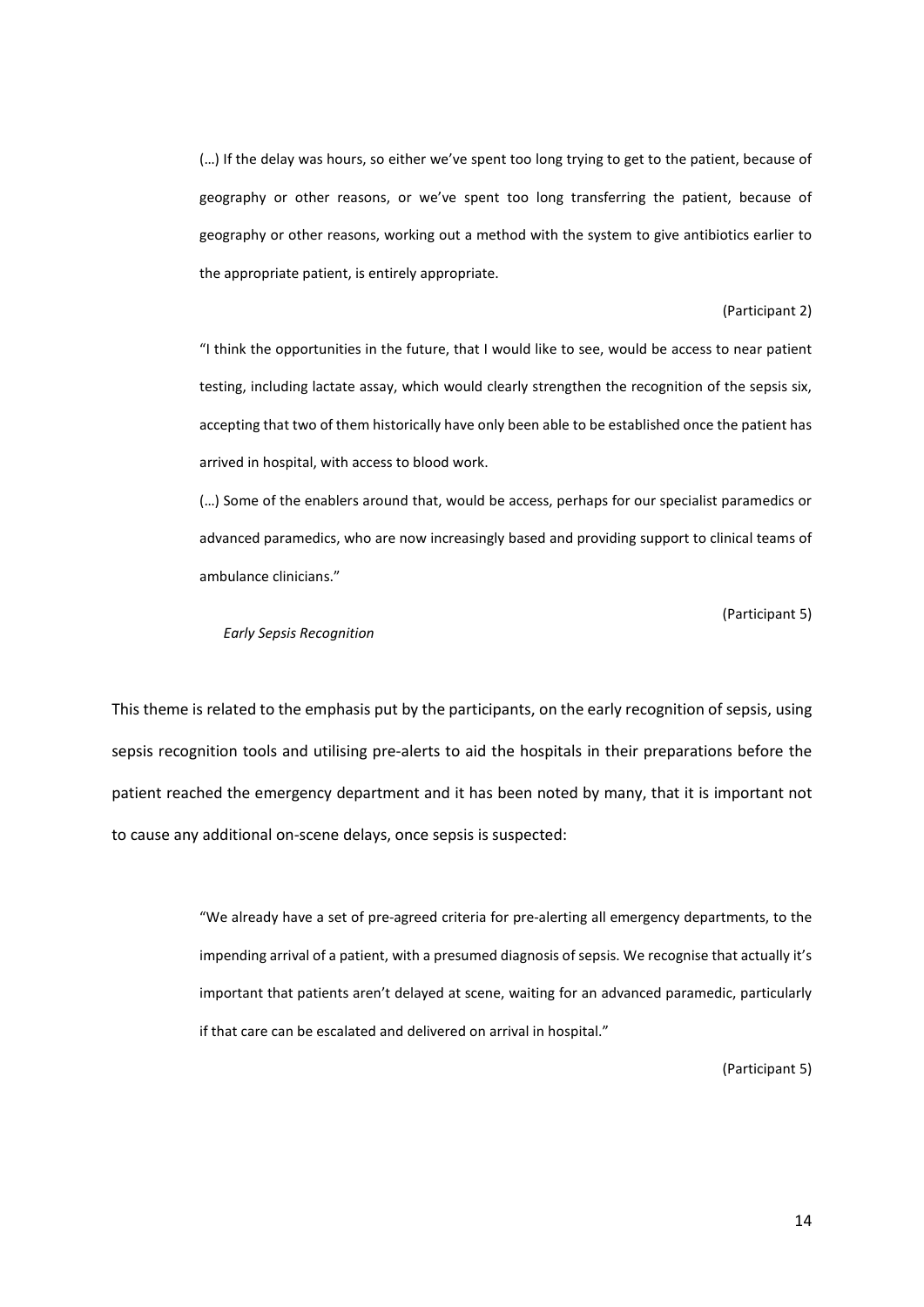"Early resuscitation of very sick patients, spotting a deteriorating patient and resuscitating them, without a doubt, is very important and making the people when you arrive, as a trusted assessor, aware that you're highly suspicious (…)"

(Participant 2)

It was further suggested that the ability of administering prehospital IV antibiotics would not be a viable argument, in order to reduce the time from sepsis recognition to antimicrobial treatment being administered and the majority would welcome good quality pre-alerts:

> "(…)But to argue, that because the hospitals are rubbish, we should give the antibiotics, I don't support that argument. If we pre-alert correctly and we do our bit correctly, and we spot a deteriorating patient correctly, and we don't over pre-alert, then that is the hospital's business to do that." [It should be noted that the interviewer has quoted retrospective, published data identifying time delays of in-hospital administration of antibiotics, while exploring this point with the participant.]

> > (Participant 2)

#### *Accurate and consistent NEWS scoring*

A large proportion of the participants have expressed their views about the necessity of collecting the NEWS score frequently and consistently, in order to spot the deteriorating patient early:

> "One of my concerns is that we are collecting data for NEWS scores, but it's not until the patient actually gets to hospital, that it starts to be documented and then followed up. So that you then get the first three readings, and the trend line developing in the first three hours of attendance in hospital, whereas the patient may have had an initial assessment by a general practitioner, then an ambulance assessment, and actually he may already have three points of data, at the point of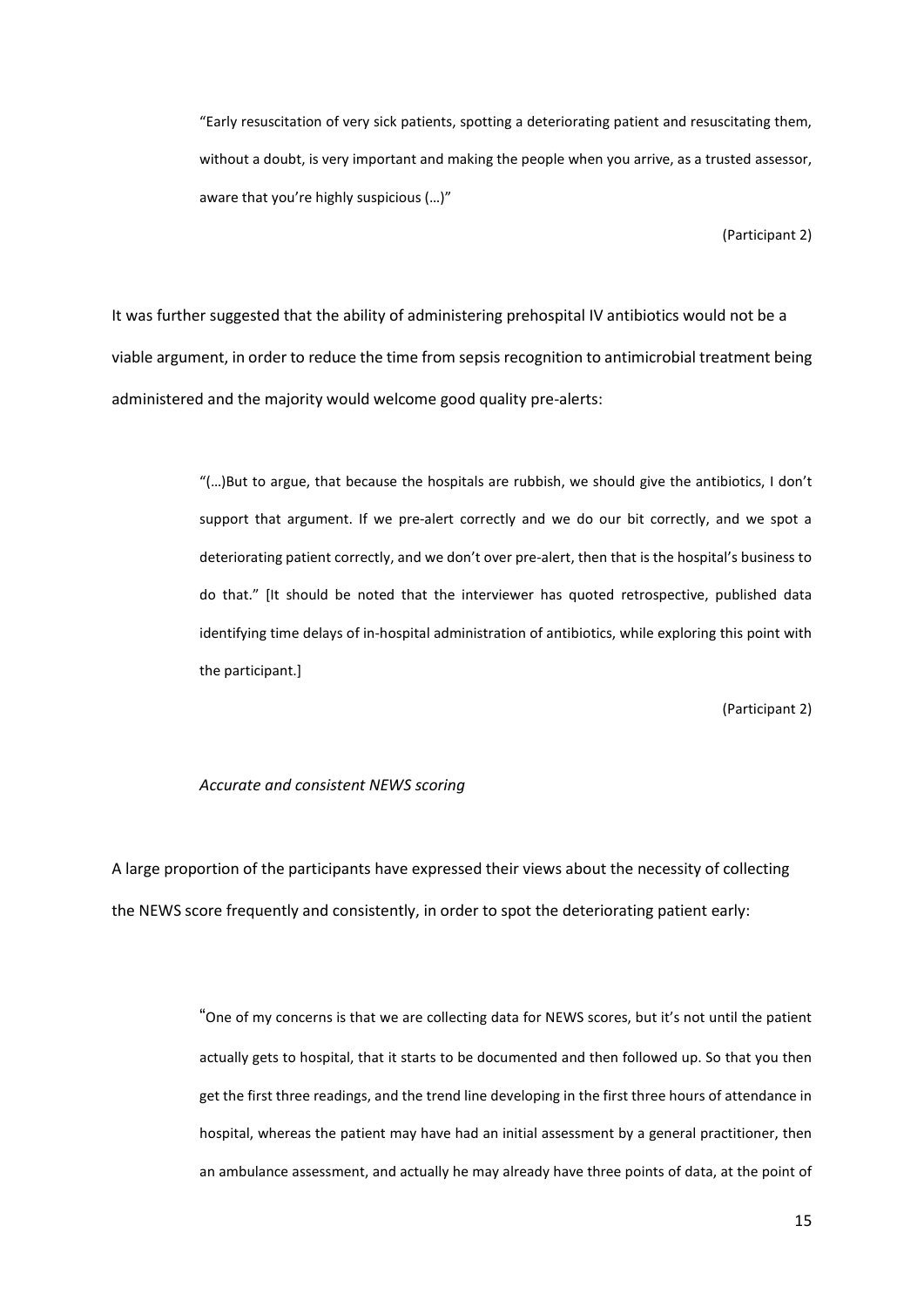reaching hospital. Then you should be on to it, and start treatment at a very early stage. So, I think there is already something that could be done to bring that forward, if we have better use of NEWS scoring."

(Participant 1)

The value of using recognition tools was further emphasised and the importance of not causing additional on scene time delays was stressed:

> "To help our staff recognise sepsis, you will recognise a number of the algorithms that we've produced to support staff. Additionally, we've issued a further update recently, about the value of national early warning scores. About the importance, if feasible, to establishing intravenous access, but not to delay on scene times to achieve that."

> > (Participant 5)

#### *Standardisation of the Equipment and Protocols*

A theme almost universal to all Medical Directors interviewed, was a challenge of standardising the drug of choice, along with the difficulties of using the same equipment for microbiological testing, that would be compatible with all the labs across the hospital Trusts present in the areas where ambulance services operate. It was additionally speculated, that it could be challenging to develop a Patient Group Directions (PGD) and train the workforce to deliver it, and it was suggested that this could be more likely achieved by selecting the specialist paramedics, as the clinicians who could possibly have access to IV antibiotics in the prehospital arena:

> "The practical issue is, that we would need patient group directions for intravenous antibiotics to be used by paramedics. And the whole process of, not just agreeing patient group directions, but also training on them, is quite a significant burden for ambulance services, if you were going to do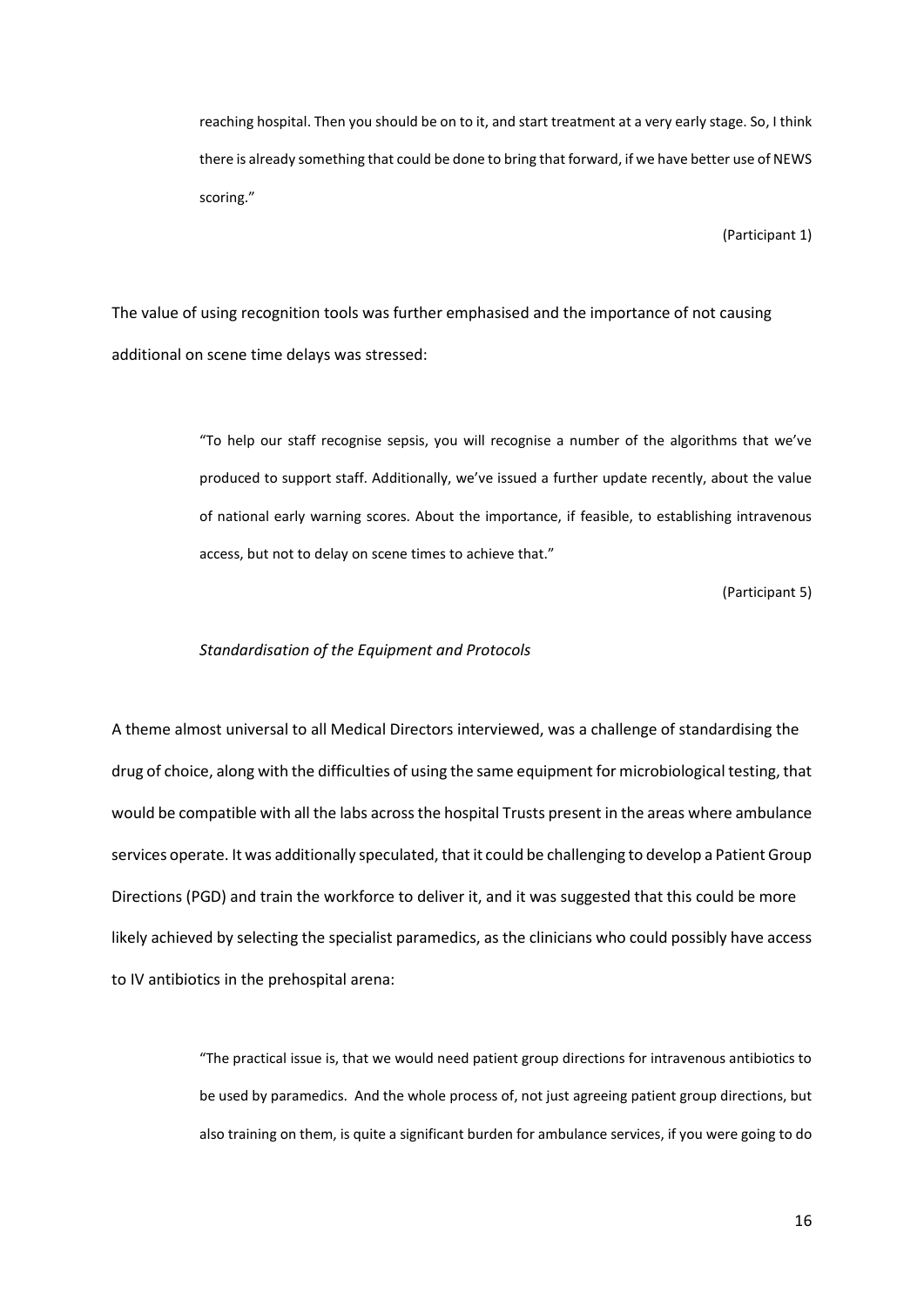it for all paramedics. If you were going to do it for your specialist cohort of paramedics, that's a different matter."

(Participant 3)

## *The Need for Primary Evidence*

This was the least surprising theme that has emerged during data analysis. A number of opinions have been expressed regarding the need of evidence of the efficacy of paramedics administering prehospital IV antibiotics for sepsis, including fear of complicating the ease of the in-hospital diagnosis, the need for the national support for this intervention to be introduced and an internal study being carried out in one Trust, where the findings reported high sensitivity but only approximately 30% specificity, when detecting prehospital sepsis. At the same time, the majority of the Medical Directors have expressed interest in considering this intervention, once the evidence suggests that it is effective with a special interest paid to the remote areas, with long transfer times:

> "I'd like to see some data on the benefits of pre-hospital antibiotic usage. My concern would be the risk that we may add into the system about actually treating with an inappropriate antibiotic, which then actually delays or causes increasing morbidity or mortality."

> > (Participant 1)

"I think all of this stuff needs to be studied, and I think more and more we need to be starting to look at ourselves as part of a system. So, I do support research and an evidence based approach to pre-hospital improved care, which does include giving antibiotics early. But it's just how you get there."

(Participant 4)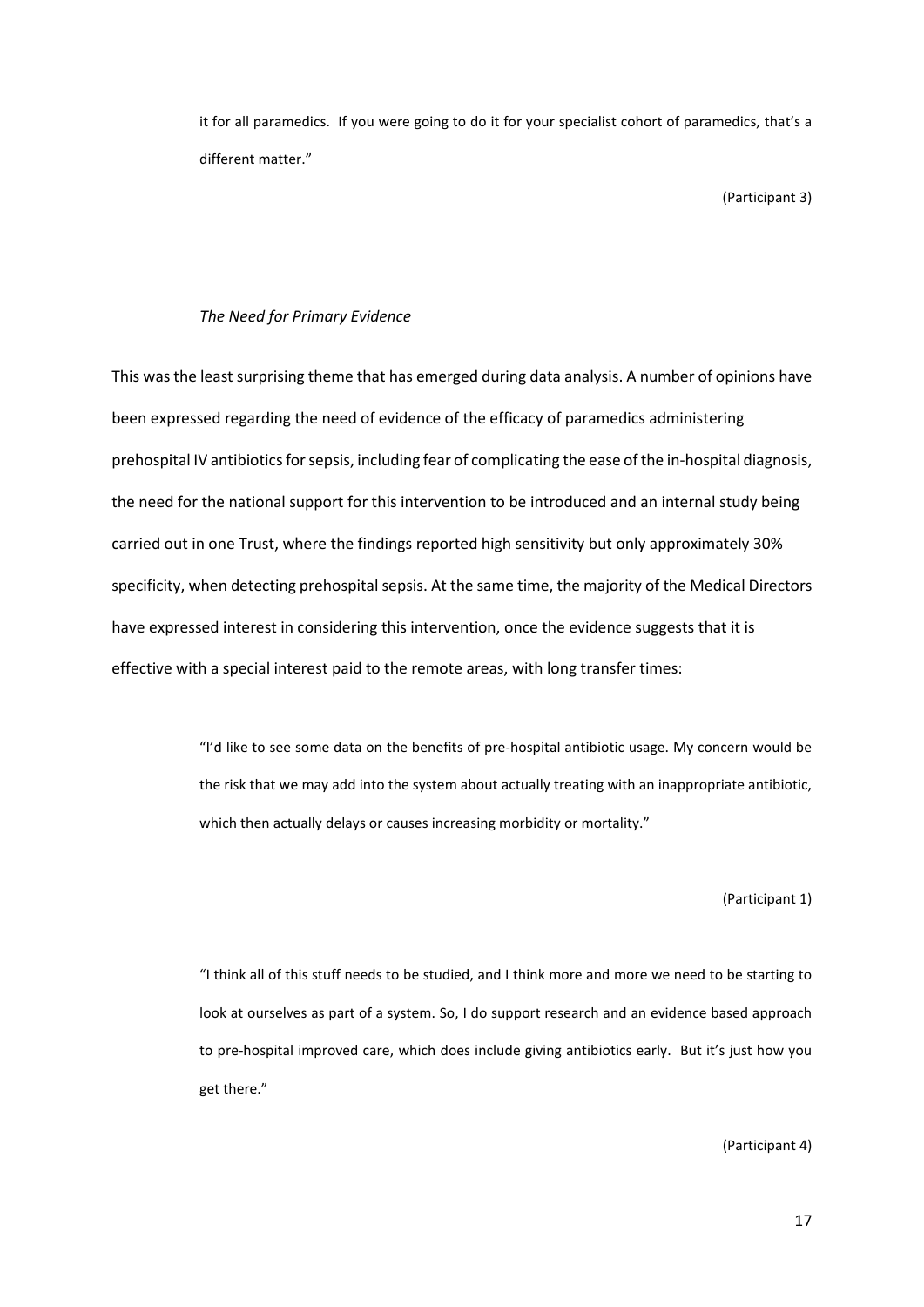## **Discussion**

This study was set out to be qualitative in nature, in order to ask key personnel about their views of a possible use of prehospital, IV antibiotics for treatment of sepsis. Semi-structured telephone interviews have been completed and deemed the most suitable way of collecting data in this study, due to the ability of capturing the participants' true feelings and views. This study has identified a number of themes and provided the evidence never published in the UK, related to a number of Medical Directors' opinions associated with the use of IV antibiotics in prehospital emergency care. The most dominant theme identified the desire for a national drive to accurately and consistently use the NEWS/NEWS 2 scoring tools, in order to standardise how all health care professionals' record and score a level of patients' deterioration.

Following the interviews, it has become evident that the treatment of prehospital sepsis is high on the agenda of the chief clinical decision makers and a number of opportunities have been identified. Pike et al. (2015) evidenced the paramedics' ability to aseptically collect prehospital blood cultures, accurately identify sepsis and commence the appropriate treatment in a timely manner. However, the evidence gathered here, suggests that it may be challenging to reach a national agreement and approach to the use of emergency, prehospital IV antibiotics in sepsis, due to an inability to analyse the blood cultures in the out of hospital setting. This is further complicated by the variations in equipment used across the emergency services, hospitals and microbiology labs. The most powerful and important theme, is perhaps the interest in the evidence, for the out of hospital effectiveness of the proposed intervention, which is currently lacking in the UK. This is further enforced by the call for research from NICE (2017), in order to further understand the effectiveness of the current approach to the treatment of sepsis. There evidently is a significant interest in studying such data, in order to help inform the current protocols and key decision makers and stakeholders.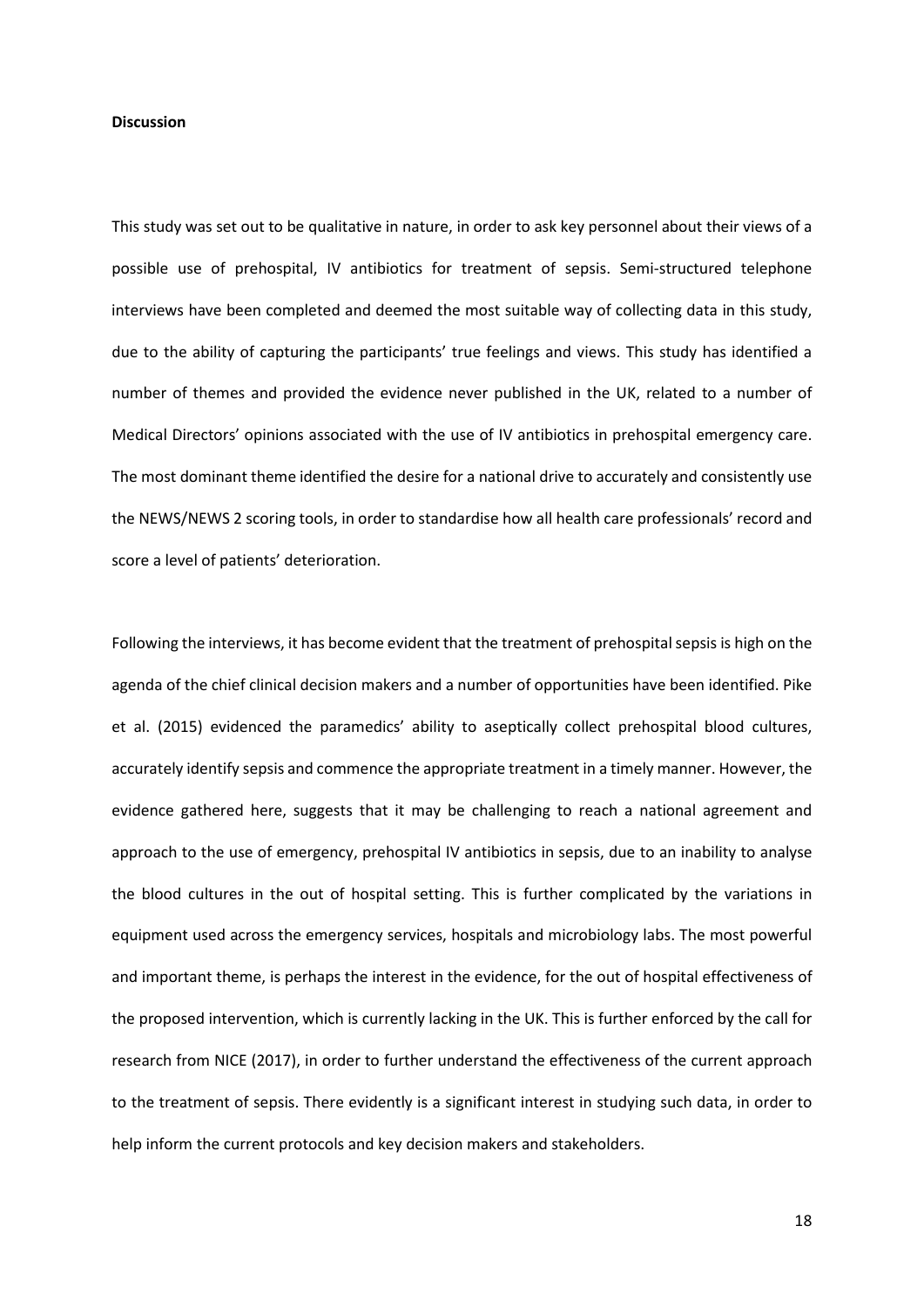Following a literature review, only one appropriate study has been found by Alam et al. (2017), suggesting that prehospital administration of IV antibiotics to septic patients, has no benefits in context of mortality 28 days later. However, this study in non UK based and largely looked at patients within urban areas and within a different healthcare system. Therefore, it could be argued that it does not carry a representative result for the British health service and population. NICE Sepsis Recognition, Diagnosis and Early Management guidelines (2017), which are the most contemporary approved clinical practice publications, contain recommendation for further research and one of the recommended themes is a complex service evaluation of implementation of NICE sepsis guidelines. It could be argued that the effectiveness of the current approach is not fully understood. This is particularly of interest of the authors, as the NICE guideline 51, 1.7.3 (2017) advises that ambulance services have mechanisms in place to give antibiotics for high risk patients in pre-hospital settings, where transfer times is more than one hour. Furthermore, no published evidence has been found to date, of what are the transfer times across the UK for septic patients, or how long it takes to extricate these patients, consequently adding to the transfer time and risking breaching the one hour for the proposed antimicrobial treatment being initiated.

On the other hand, a lot of emphasis was placed on rapid transfers where possible, with an appropriate pre-alerting system and sepsis recognition tools being used. These were reinforced by the importance and a drive to NEWS/NEWS2 scoring, in order to improve the current emergency sepsis care. This finding links to the drive and recommendation from The UK Sepsis Trust, on how healthcare professionals can spot sepsis better (The UK Sepsis Trust 2019), adding value and reassurance that the ambulance services are already following the national recommendations to help recognise sepsis rapidly.

Additionally, the current approaches in the respective parts of the country, are inevitably influenced by the experience and position of the Medical Directors, who have the overall decision making influence in their respective services they overlook. Although a number of themes have been

19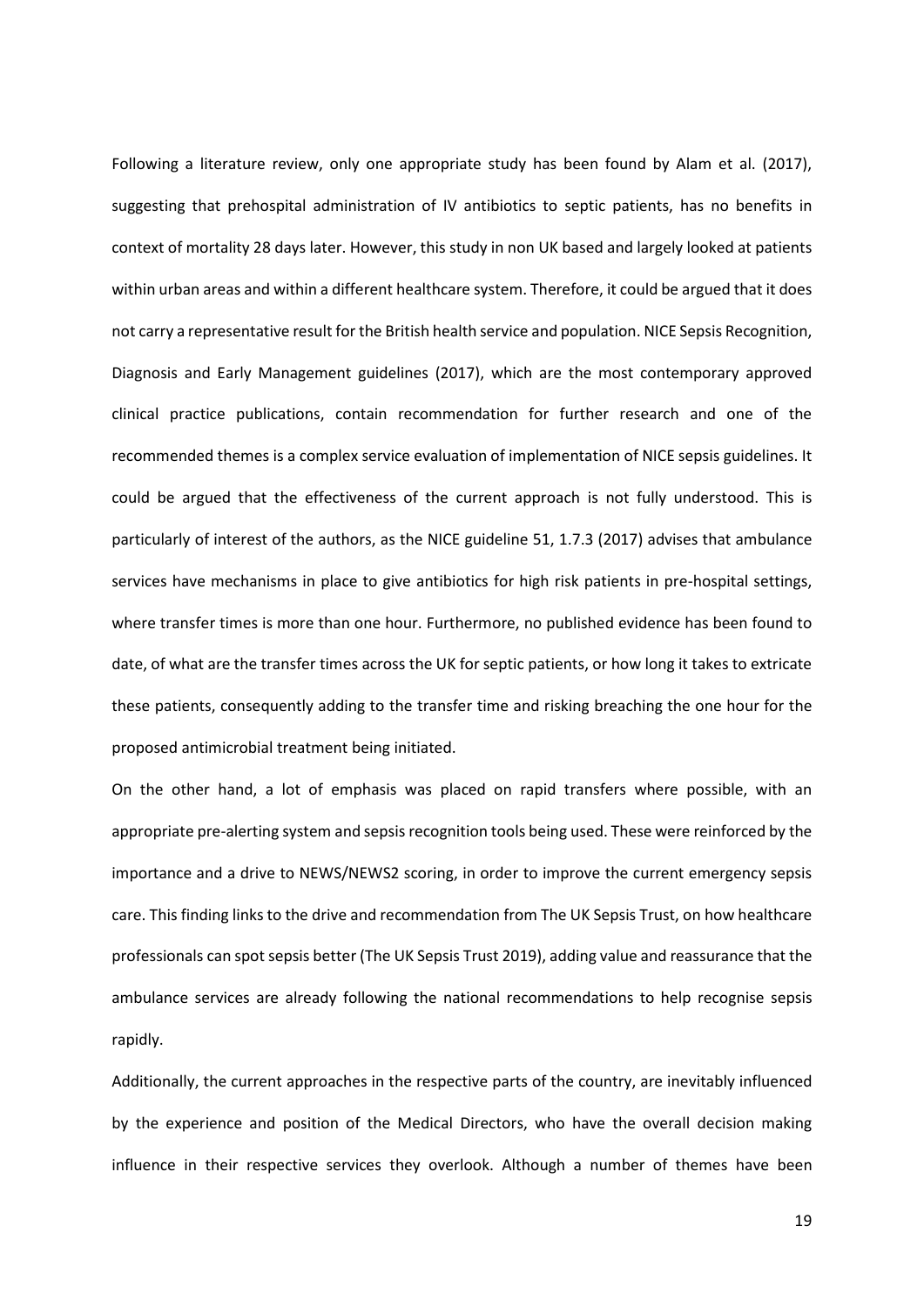identified, a range of responses varied from being cautious to this pharmacological approach, to a belief that there is an appropriate drug already in possession of the frontline ambulances, which could be utilised and is believed to carry little risk and potential significant benefits. It could be suggested that following the data analysis in this study, the current protocols for the treatment of sepsis in the UK ambulance services are largely influenced by multiple considerations, but in the end, inevitably expert opinion and experience, which differs across the ambulance services. Equally, it is possible that the findings presented and discussed here, can be accounted for, by the methodological considerations discussed below.

#### *Methodological Considerations*

Although data saturation was reached within this sample, the results do not represent the saturation of data regarding the research question. This is because, although the purposive sampling has been employed, not all UK Medical Directors contributed to the study. Additionally, based on the specific discipline of medicine each participant represents, they may have different experiences of treating sepsis. A possible solution to this flaw, could be grouping the respondents into the speciality of the profession they represent and conducting the analysis within these groups. The responses could provide further explanation, on why the particular groups feel strongly about something that others may not consider and vice versa.

Another problem, in relation to validity, was that only Medical Directors were used for the purpose of this study and the results are based on their individual perceptions and beliefs. During the analysis, it has become evident that treating sepsis in the ambulance service with the consideration of the use of IV antibiotics, would additionally involve microbiologists, paramedics, pharmacists and indeed patients. Based on this limitation, it could be proposed that all these groups should be interviewed respectively in order to offer a fairer view, from the experience of all involved in the process, rather than just ambulance services Medical Directors.

20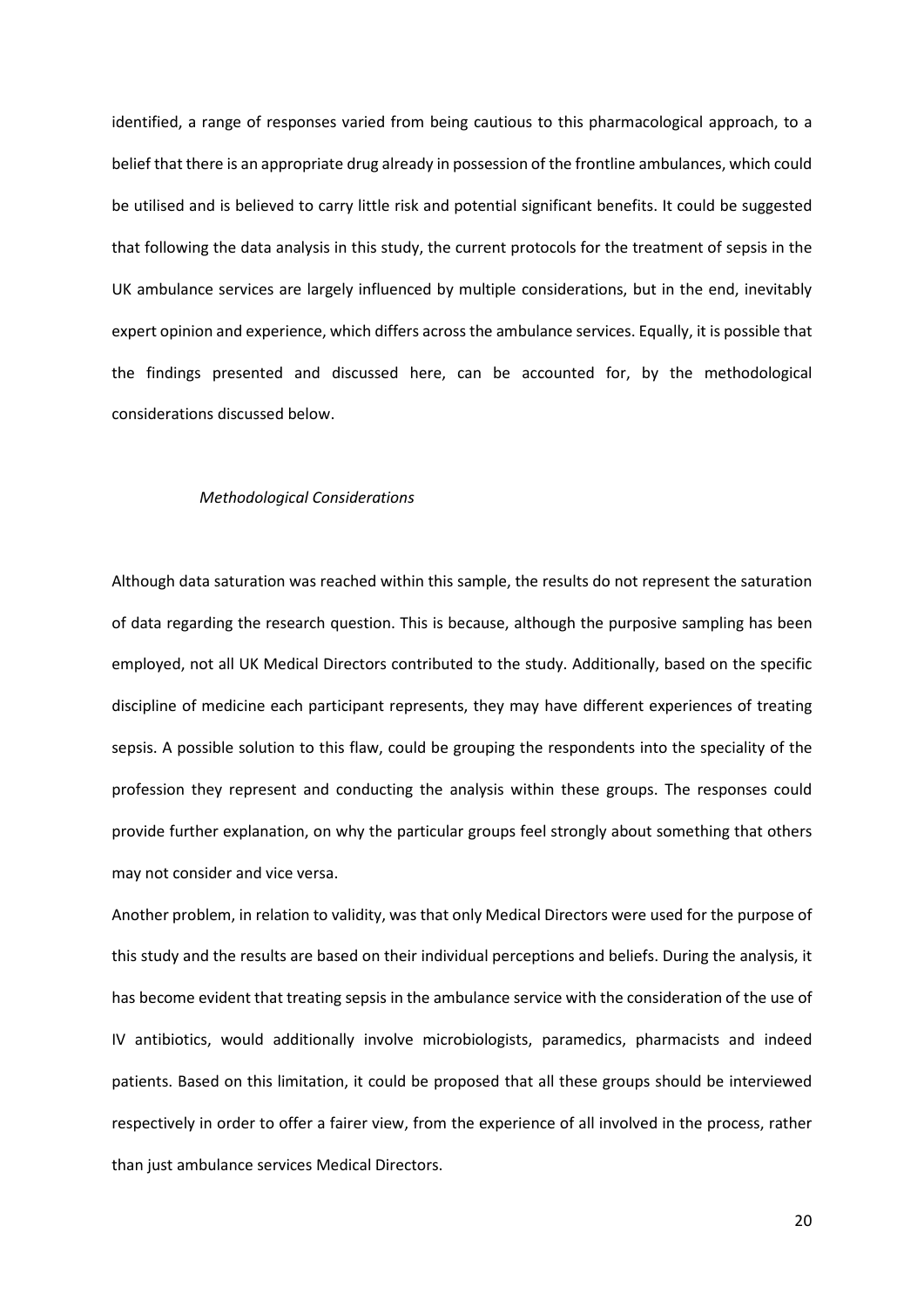With regard to telephone interviews themselves, it is noteworthy that asking respondents for their views and opinions, in the circumstances where the loss of participant anonymity is inevitable, has the potential for information to be withheld or biased towards perceived expectations (Farnsworth, 2016).

## **Conclusions**

Sepsis care in the majority of the UK ambulance services is still relatively basic. The published evidence is limited, and what is available is largely quantitative in design, therefore, this study provides valuable new information in the field of prehospital sepsis care. The results of this study suggest that although the common beliefs exist within the population interviewed, there is a difference of opinions within the sample. The current treatment, ranges from the conservative administration of sodium chloride and oxygen, to collecting blood cultures and administering IV antibiotics for prehospital sepsis in the UK ambulance services. Indeed, many of the key decision makers, have a particular interest in exploring advanced approaches to sepsis treatment, but at the same time, are seeking the evidence for the efficacy of the IV antibiotics for the treatment of sepsis, in the emergency prehospital care in the UK. The authors therefore propose, that a large, double blind, randomised controlled trial should be carried out in the UK, investigating the efficacy of IV antibiotics in prehospital sepsis, due to the current lack of quantitative evidence of this nature.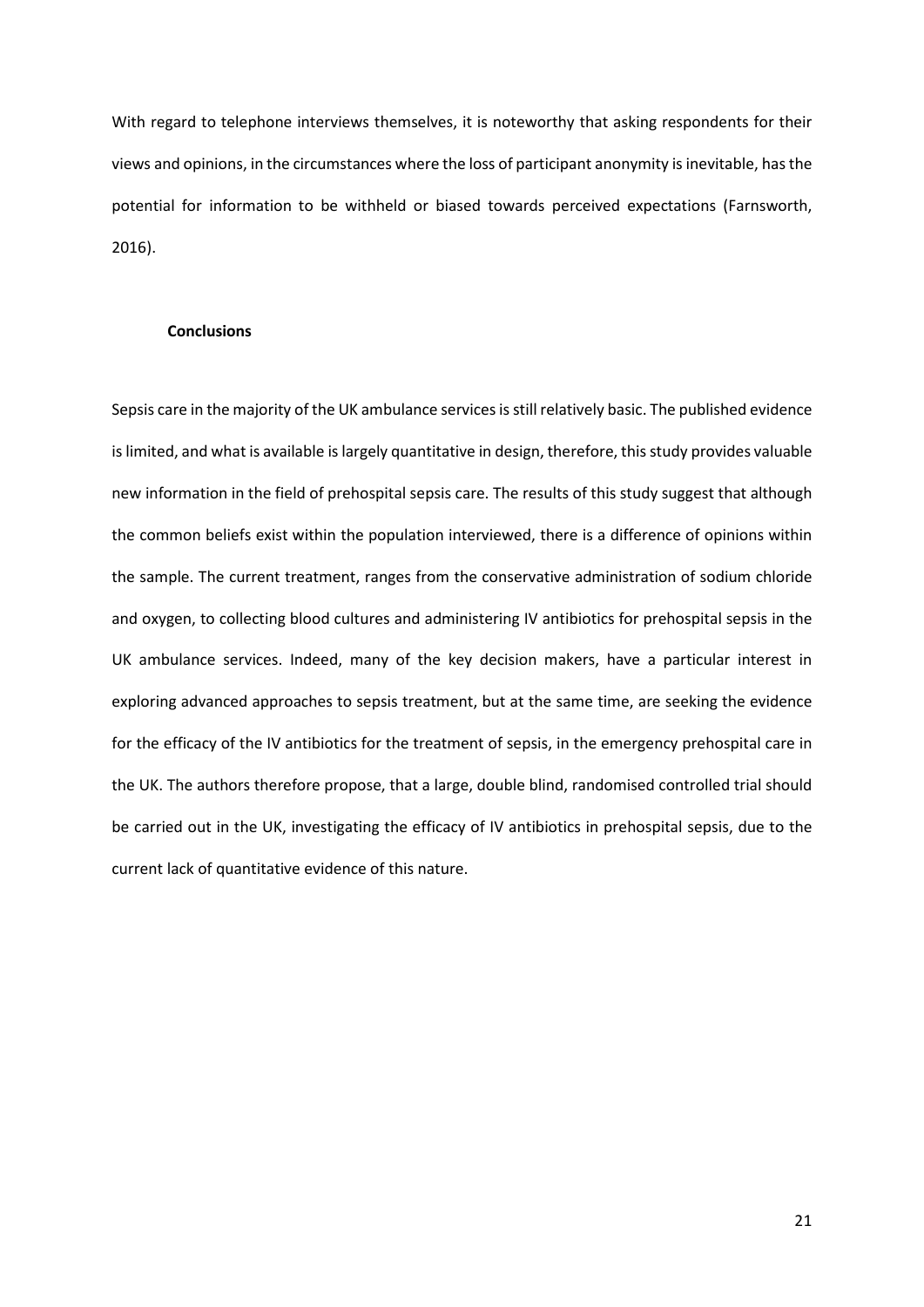#### **Reference list**

Bergin T. 2018. An introduction to data analysis. London: SAGE Publishing.

Daniels R, Nutbeam T, Keep, J. 2015. Paramedics have a clear role to play in the management of patients with sepsis. Journal of Paramedic Practice, 7(9):430-432.

Davies G. 2018. Positionality in qualitative analysis: who are we coding for?[Internet]; [cited 2018 Jan 31]. Available from [https://www.bath.ac.uk/publications/qualitative-research-symposium-](https://www.bath.ac.uk/publications/qualitative-research-symposium-2018/attachments/qualitative-research-symposium-2018-programme.pdf)[2018/attachments/qualitative-research-symposium-2018-programme.pdf](https://www.bath.ac.uk/publications/qualitative-research-symposium-2018/attachments/qualitative-research-symposium-2018-programme.pdf)

Dudovskiy J. 2018. Purposive Sampling [Internet]; [cited 2019 Feb 27]. Available from <https://research-methodology.net/sampling-in-primary-data-collection/purposive-sampling/>

Farnsworth B. 2016. What is participant bias? (And How to Defeat it). [Internet]; [cited 2019 Mar 1] Available from<https://imotions.com/blog/participant-bias/>

Green J, Thorogood N. 2018. Qualitative methods for health research*.* 4th ed. London: SAGE Publishing.

Kumar A, Roberts D, Kenneth D, Light B, Parrillo, J, Sharma S, (. . . ) Cheang M. 2016. Duration of hypotension before initiation of effective antimicrobial therapy is the critical determinant of survival in human septic shock. Critical Care Medicine 34(6):1589-1596.

Mills AJ, Durepos G, Wiebe E. 2010. Reflexivity. [Internet]. Encyclopedia of Case Study Research; [cited 2019 Jul 3]. Available from[: https://methods.sagepub.com/Reference/encyc-of-case-study](https://methods.sagepub.com/Reference/encyc-of-case-study-research/n290.xml)[research/n290.xml](https://methods.sagepub.com/Reference/encyc-of-case-study-research/n290.xml)

National Institute for Health and Care Excellence. 2016. [Internet]. Sepsis: recognition, diagnosis and early management; [cited 2018 Oct 19]. Available from <https://www.nice.org.uk/guidance/NG51>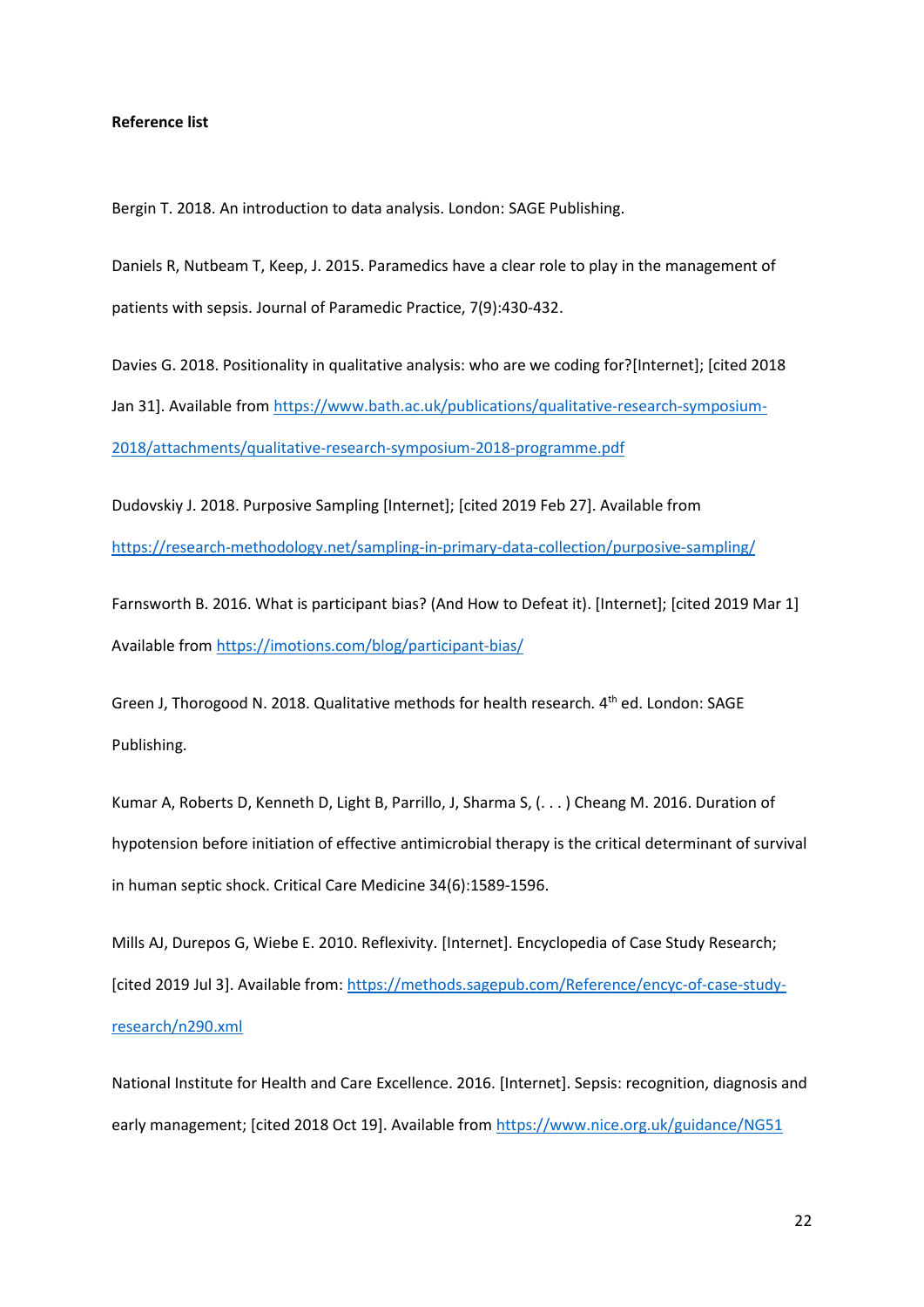Pike J, Wood B, Theminimulle S, Cumming D, Lawal-Reiley T, Ballington J, (. . . ) & Andrewes R. 2015. Can paramedics treat sepsis?. Journal of Paramedic Practice. [Internet]. [cited 2017 May 24];7(9): 454-458. Available from <http://dx.doi.org/10.12968/jpa.2015.7.9.454>

Qureshi K, Rajah A. 2008. Septic Shock: A Review Article. BJMP. [Internet]. [cited 2018 Aug 29];1(2);7-12. Available from<https://www.bjmp.org/content/septic-shock-review-article>

Sepsis Trust UK, College of Paramedics. 2014. [Internet] Executive Summary: Prehospital management of sepsis.[cited 2018 Jan 22]. Available from [http://sepsistrust.org/wp](http://sepsistrust.org/wp-content/uploads/2015/08/1409315060PHExecSummary2014.pdf)[content/uploads/2015/08/1409315060PHExecSummary2014.pdf](http://sepsistrust.org/wp-content/uploads/2015/08/1409315060PHExecSummary2014.pdf)

Steinmo SH, Michie S, Fuller C, Stanley S, Stapleton C, Stone SP. 2016. Bridging the gap between pragmatic intervention design and theory: using behavioural science tools to modify an existing quality improvement programme to implement "Sepsis Six". Implementation Science [Internet]. [cited 2018 Nov 2]; 11(14): 1-12. Available from <http://dx.doi.org/10.1186/s13012-016-0376-8>

The UK Sepsis Trust. 2016. Understanding Sepsis. [Internet]. [cited 2018 Jul 11]. Available from [http://sepsistrust.org](http://sepsistrust.org/)

Thomas DR, Hodges I. 2010. Designing and Planning Your Research Project: Core Skills for Social and Health Practitioners. London: SAGE Publications.

University of Toronto Scarborough. 2018. The Use of Negative Cases and Unexpected Findings*.* [Internet]. [cited 2018 Dec 2]. Available from

[https://www.utsc.utoronto.ca/~pchsiung/LAL/interviewing/complexity/negative.](https://www.utsc.utoronto.ca/%7Epchsiung/LAL/interviewing/complexity/negative)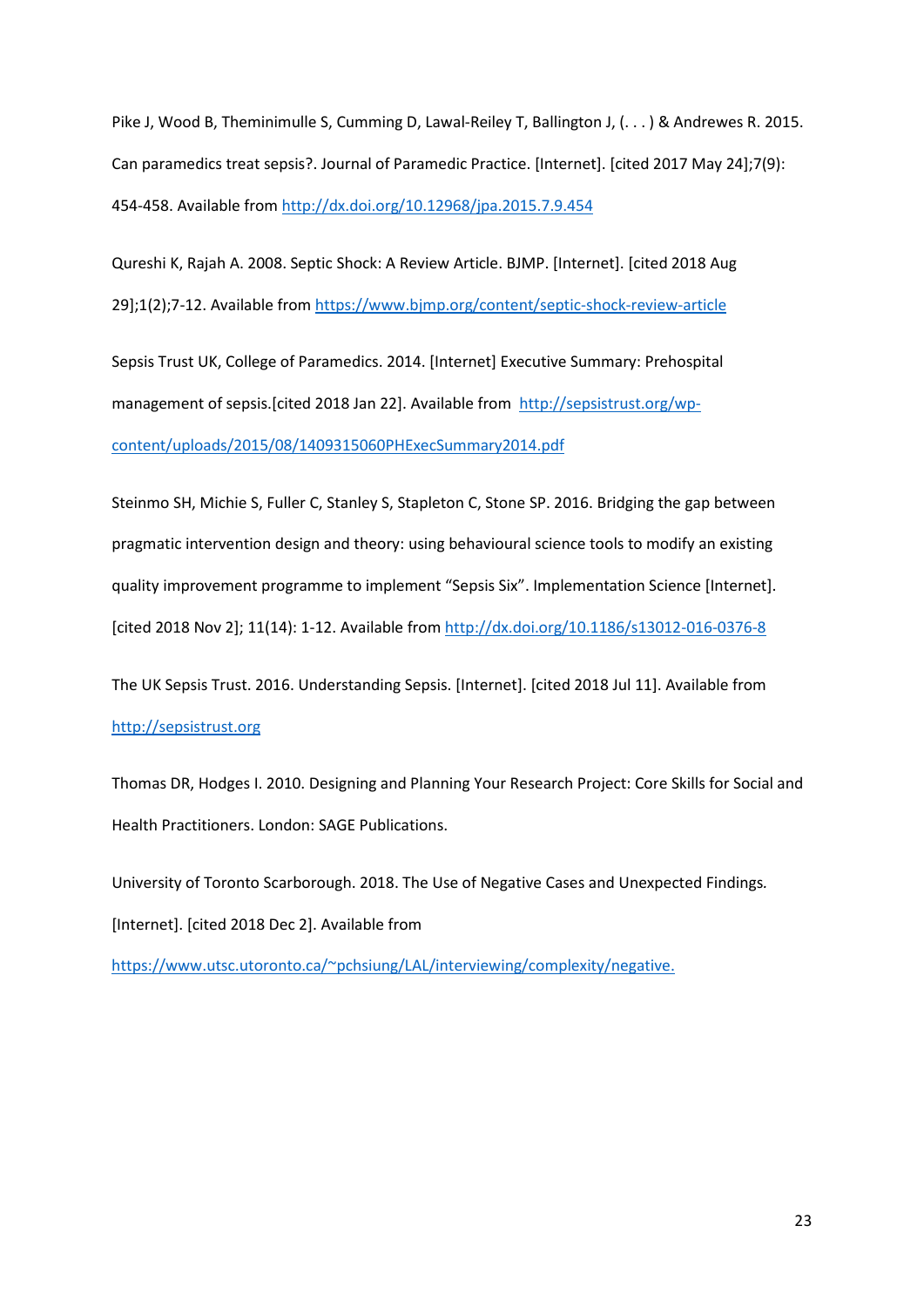# **Appendices**

# **Appendix A: The search strategy**

|                           | <b>Initial Search:</b>                                                                           |  |  |  |  |
|---------------------------|--------------------------------------------------------------------------------------------------|--|--|--|--|
|                           |                                                                                                  |  |  |  |  |
|                           |                                                                                                  |  |  |  |  |
| <b>Search terms</b>       | Pre-Hospital OR Ambulance Intravenous OR IV Antibiotics<br>in sep*                               |  |  |  |  |
|                           | Secondary Search:                                                                                |  |  |  |  |
|                           | Intravenous or IV antibiotic* AND hospital OR Emergency<br>AND sep* AND outcomes                 |  |  |  |  |
|                           | Limited to the following or the combination of, depending<br>on the data base filters available: |  |  |  |  |
|                           | Linked to full text<br>Human                                                                     |  |  |  |  |
|                           | Journals only<br>$\bullet$<br>Published between 2000 and 2017<br><b>Trials</b>                   |  |  |  |  |
| <b>Databases searched</b> | <b>CINAHL</b>                                                                                    |  |  |  |  |
|                           | The Cochrane Library                                                                             |  |  |  |  |
|                           | Medline                                                                                          |  |  |  |  |
|                           | PsycInfo                                                                                         |  |  |  |  |
|                           | PubMed                                                                                           |  |  |  |  |
|                           | <b>Science Direct</b>                                                                            |  |  |  |  |
|                           | Scopus                                                                                           |  |  |  |  |
|                           | Web of Science                                                                                   |  |  |  |  |
|                           | Joanna Briggs Institute EBP Practice                                                             |  |  |  |  |
| Part of journals searched | <b>Record Title</b>                                                                              |  |  |  |  |
|                           | Abstract                                                                                         |  |  |  |  |
|                           | Key words                                                                                        |  |  |  |  |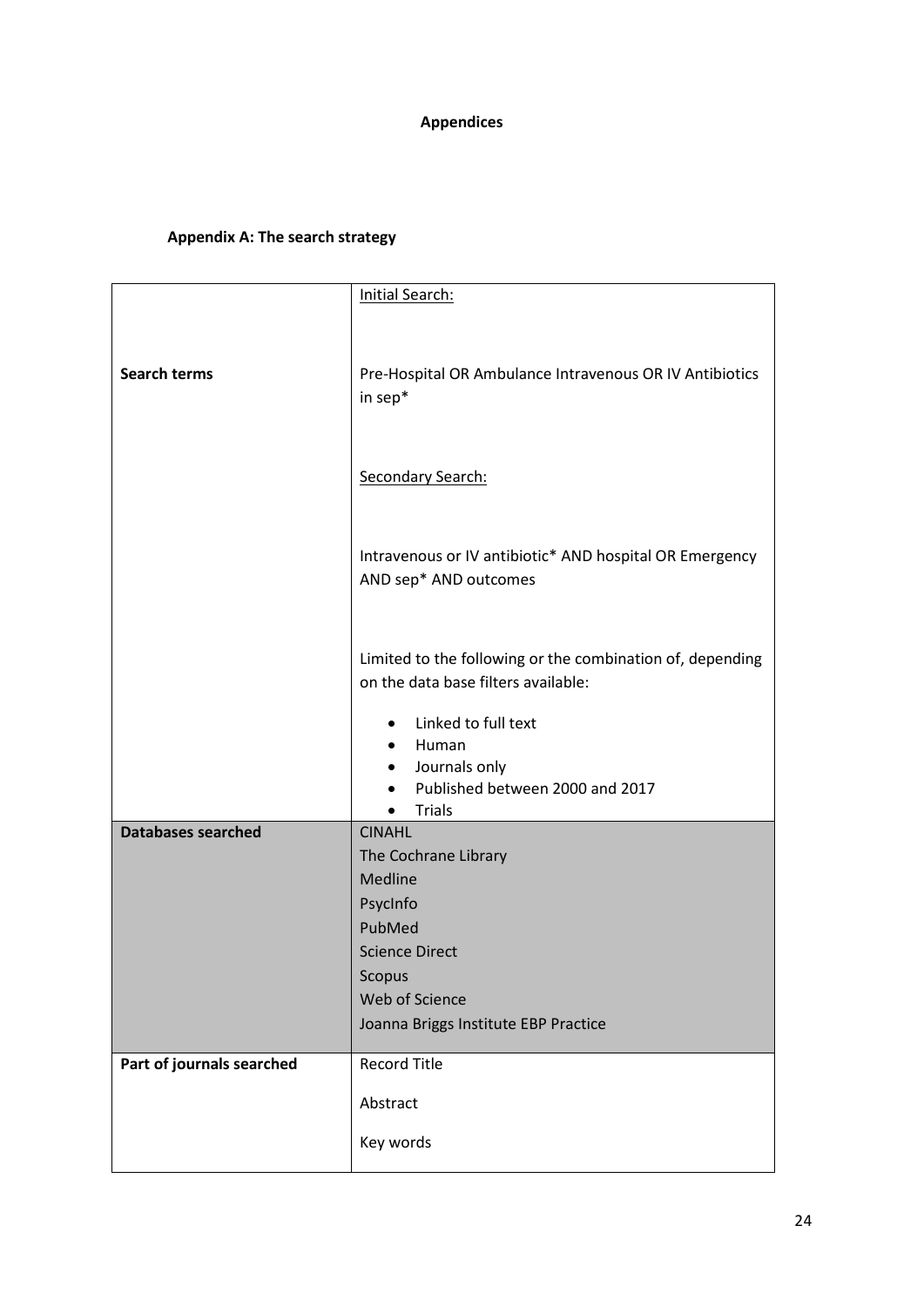| <b>Years of search</b>          | $2000 - 2017$                                                        |
|---------------------------------|----------------------------------------------------------------------|
| Language                        | English                                                              |
| Types of studies to be included | All available studies                                                |
| <b>Inclusion criteria</b>       | Sepsis                                                               |
|                                 | Severe Sepsis                                                        |
|                                 | Septic Shock                                                         |
|                                 | English Language                                                     |
| <b>Exclusion criteria</b>       | <b>Neonatal Sepsis</b>                                               |
|                                 | Administration of medicines other than broad spectrum<br>antibiotics |
|                                 | Non-English Speaking Countries                                       |

# **Appendix B: Table of indexing codes**

| Code                | Participant<br>$\mathbf 1$ | Participant<br>$\overline{2}$ | Participant<br>$\overline{\mathbf{3}}$ | Participant<br>$\overline{4}$ | Participant<br>5 | <b>Total</b>     |
|---------------------|----------------------------|-------------------------------|----------------------------------------|-------------------------------|------------------|------------------|
| <b>Barriers and</b> |                            |                               |                                        |                               |                  |                  |
| <b>Enablers</b>     |                            |                               |                                        |                               |                  |                  |
|                     |                            |                               |                                        |                               |                  |                  |
|                     | $\overline{2}$             | $\mathbf{1}$                  | $\mathbf{1}$                           | $\overline{\mathbf{4}}$       | $\overline{2}$   | 10               |
|                     |                            |                               |                                        |                               |                  |                  |
| <b>Early Sepsis</b> |                            |                               |                                        |                               |                  |                  |
| Recognition         | $\mathbf 1$                | $\overline{2}$                | $\pmb{4}$                              | $\mathbf 1$                   | $\mathbf 1$      | $\boldsymbol{9}$ |